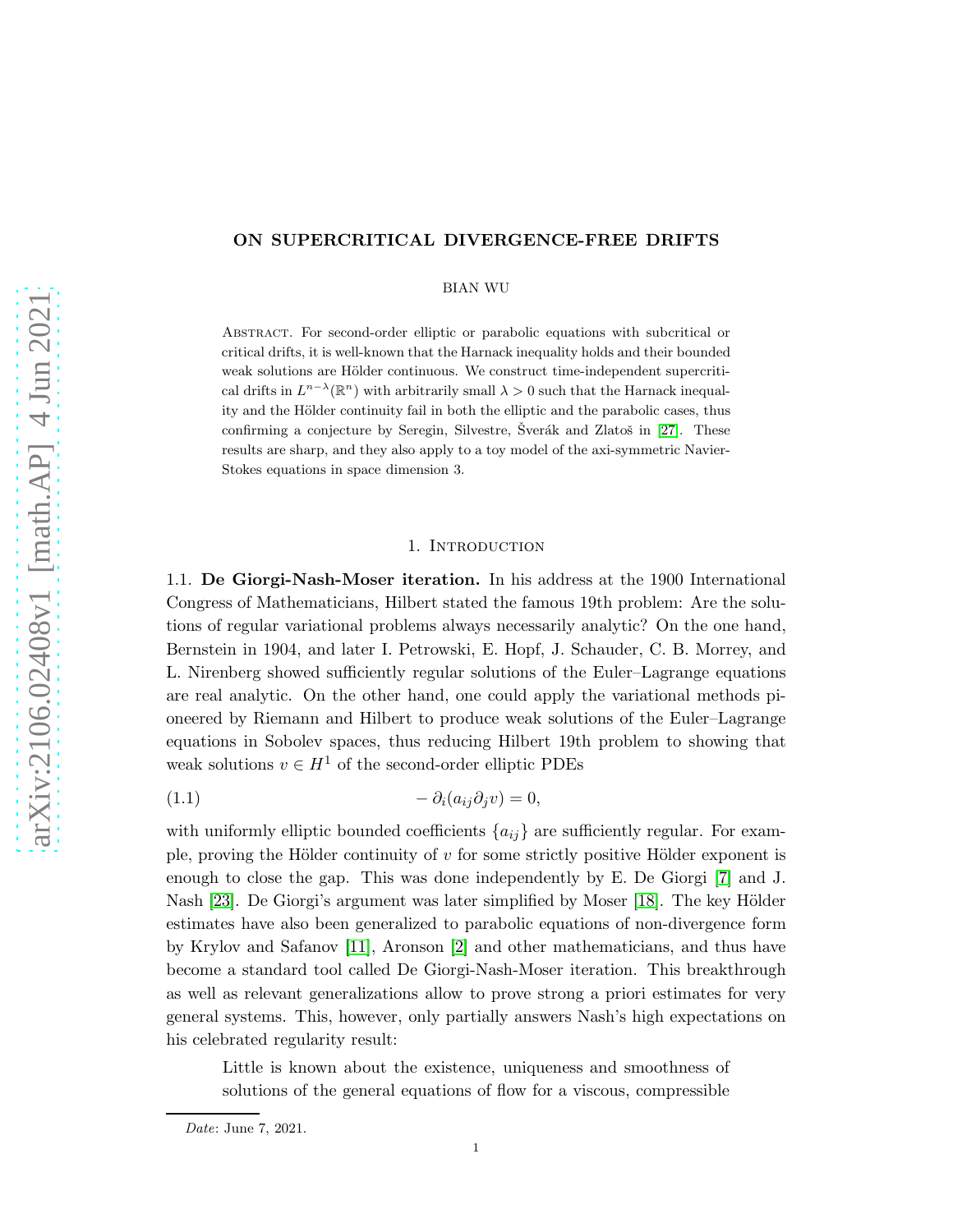and heat conducting fluid. These are a non-linear parabolic system of equations. Also the relationship between this continuum description of a fluid (gas) and the more physically valid statistical mechanical description is not well understood. An interest in these questions led us to undertake this work. It became clear that nothing could be done about the continuum description of general fluid flow without the ability to handle non-linear parabolic equations and that this in turn required an a priori estimate of continuity such as Hölder continuity in general second-order parabolic PDEs. Probably one should first try to prove a conditional existence and uniqueness theorem for the flow equations. This should give existence, smoothness, and unique continuation (in time) of flows, conditional on the non-appearance of certain gross types of singularity, such as infinities of temperature or density. (A gross singularity could arise, for example, from a converging spherical shock wave.) A result of this kind would clarify the turbulence problem.

— Page 932, Nash [\[23\]](#page-24-1).

,

1.2. The parabolic equation of non-divergence form. If one wants to apply De Giorgi-Nash-Moser iteration in fluid dynamics as Nash noted, one needs to handle the general parabolic analogues of [\(1.1\)](#page-0-0) in non-divergence form. As a basic model problem, consider the following Cauchy problem with solenoidal drift  $u : \mathbb{R}^n \times [0, \infty) \to \mathbb{R}^n$ 

<span id="page-1-0"></span>(1.2) 
$$
\begin{cases} \partial_t v - \Delta v + (u \cdot \nabla) v = 0, & \text{in } \mathbb{R}^n \times [0, \infty) \\ v(x, 0) = v_0(x) \end{cases}
$$

where  $v : \mathbb{R}^n \times [0, \infty) \to \mathbb{R}$  is a scalar-valued function, and its elliptic counterpart. Indeed, this toy model may be derived from linearizations of various equations in fluid dynamics. By adding more constraints between  $u$  and  $v$ , we can recover nonlinear models such as the Navier-Stokes equations, the surface quasi-geostrophic equations and others. The key point that allows to apply De Giorgi-Nash-Moser iteration in these nonlinear problems is to assume the "non-appearance of certain gross types of singularity" as in Nash's remark. This is equivalent to assuming certain regularity properties of u. However, the rigorous justification of the appearance or the nonappearance of certain singularities in fluids is one of the most challenging problem in analysis. One main goal of this paper is to examine how much regularity on  $u$  is needed for De Giorgi-Nash-Moser iteration and what implications this has in fluid equations.

To properly classify the regularity requirement on  $u$ , we use the following natural scaling invariance of [\(1.2\)](#page-1-0): for any  $\lambda > 0$ , if v is a solution of (1.2) with drift u, then  $v_{\lambda}(x,t) := \lambda v(\lambda x, \lambda^2 t)$  is a solution of [\(1.2\)](#page-1-0) with drift  $u_{\lambda}(x,t) := \lambda u(\lambda x, \lambda^2 t)$ . This scaling invariance also leads to a natural classification of function spaces with respect to this equation: for a function space B, we say B is subcritical if  $\|u_{\lambda}\|_{B} \to 0$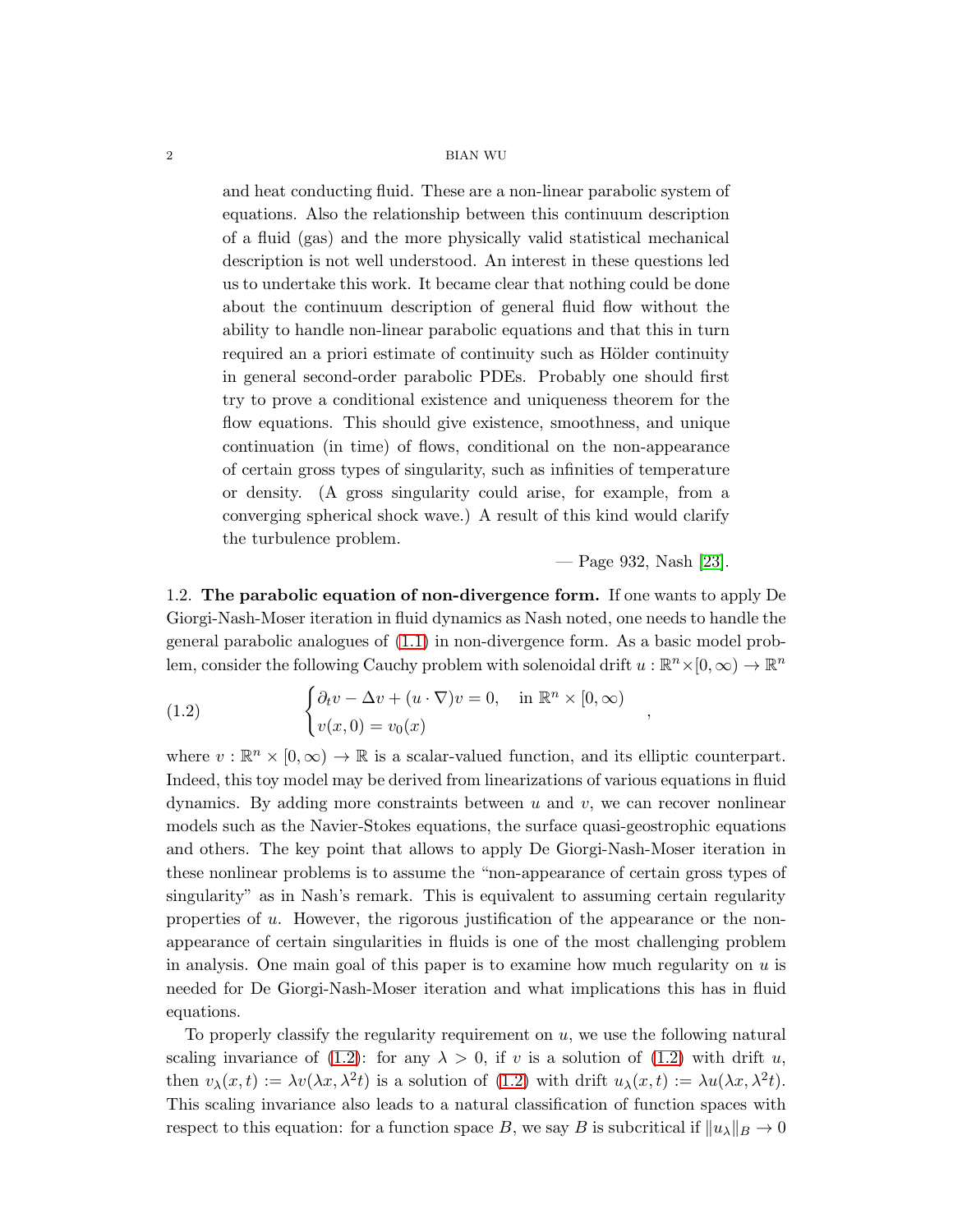as  $\lambda \to 0$ . B is called critical, if  $||u_{\lambda}||_B = ||u||_B$  for any  $\lambda$ . B is called supercritical, if  $||u_\lambda||_B \to \infty$  as  $\lambda \to 0$ .

As pointed out by Seregin, Silvestre, Sverák and Zlatoš in [\[27\]](#page-24-0), if the drift  $u$  is divergence-free, one can use Nash's idea in [\[23\]](#page-24-1) to show the following upper Gaussian bound for the fundamental solution  $G$  of  $(1.2)$ ,

<span id="page-2-2"></span>(1.3) 
$$
G(x, t; y, s) \le C(t - s)^{-n/2}.
$$

Moreover, one can use this Gaussian bound to show that any weak solution  $v$  in  $L_t^{\infty} L_x^2 \bigcap L_t^2 H_x^1$  is locally bounded, but not Hölder continuous. Note that this only requires  $u$  to be weakly divergence-free and locally integrable. Here, weak solutions of [\(1.2\)](#page-1-0) are distributional solutions in  $L_t^{\infty} L_x^2 \bigcap L_t^2 H_x^1$ . As we shall see later, closing this gap from local boundedness to Hölder continuity would clarify the regularity problem of the axi-symmetric Navier Stokes equations in space dimension 3.

If we further assume the drifts to be subcritical, for example,  $u \in L^p(\mathbb{R}^n)$  with  $p > n$ , Aronson [\[2\]](#page-23-2) in 1968 used De Giorgi-Nash-Moser iteration and showed that weak solutions of the parabolic equation [\(1.2\)](#page-1-0) have many nice properties similar to parabolic equations in divergence form, including upper and lower Gaussian bounds for the fundamental solutions, Harnack's inequality and Hölder continuity of weak solutions. Before Aronson's work [\[2\]](#page-23-2), these properties were proved for the parabolic equation of divergence form  $(1.1)$  by Moser in [\[20\]](#page-24-3), [\[21\]](#page-24-4) and [\[22\]](#page-24-5), for  $(1.2)$  with bounded drifts by Krylov and Safanov  $[11]$ , or for  $(1.2)$  with Hölder continuous drifts by Aronson in [\[1\]](#page-23-3), etc.

<span id="page-2-0"></span>**Theorem 1.1** (Aronson, [\[2\]](#page-23-2); Fabes and Stroock [\[8\]](#page-23-4)). Let  $n \geq 2$ . Given that  $u \in$  $L^p(\mathbb{R}^n)$  with  $p \geq n$ , the parabolic equation [\(1.2\)](#page-1-0) have the following properties:

(1) [P1] **Gaussian bounds** (cf. [\[2\]](#page-23-2), page 613). There exist  $c_1, c_2, C > 0$  depending *on* u*, such that the fundamental solution* G *of* [\(1.2\)](#page-1-0) *satisfies*

(1.4) 
$$
C^{-1}g_1(x-y,t-s) \le G(x,t;y,s) \le Cg_2(x-y,t-s)
$$

<span id="page-2-1"></span>*for any*  $x, y \in \mathbb{R}^n$ ,  $t, s \geq 0$  *with*  $t > s$ , *where*  $g_i$  *is the fundamental solution of the heat equation*  $\partial_t v - c_i \Delta v = 0$  *for*  $i = 1, 2$ *.* 

(2) [P2] Harnack inequality (cf. [\[2\]](#page-23-2), Theorem H)*. Let* v *be a non-negative weak solution of the equation* [\(1.2\)](#page-1-0) *in bounded space-time domain*  $Q \subset \mathbb{R}^n \times [0, \infty)$ *.*  $Suppose Q' \subset Q$  *is convex and*  $d := dist(Q', \partial Q) > 0$ *, then we have* 

(1.5) 
$$
\sup_{Q} v \leq C \inf_{Q} v,
$$

<span id="page-2-3"></span>where  $C > 0$  depends on d and  $||u||_{L^p(\mathbb{R}^n)}$ .

(3)  $[P3]$  **Hölder continuity** (cf.  $[2]$ , Theorem C)*. Let* v *be a bounded weak solution of the equation* [\(1.2\)](#page-1-0) *in bounded space-time domain*  $\Omega \times [t_0, t_1] \subset \mathbb{R}^n \times [0, \infty)$ with  $t_1 > t_0$ , then  $v \in C^{\alpha}(\Omega' \times [t_0 + t', t_1])$  *for any*  $\Omega'$  *with*  $dist(\Omega, \Omega') > 0$ , *any*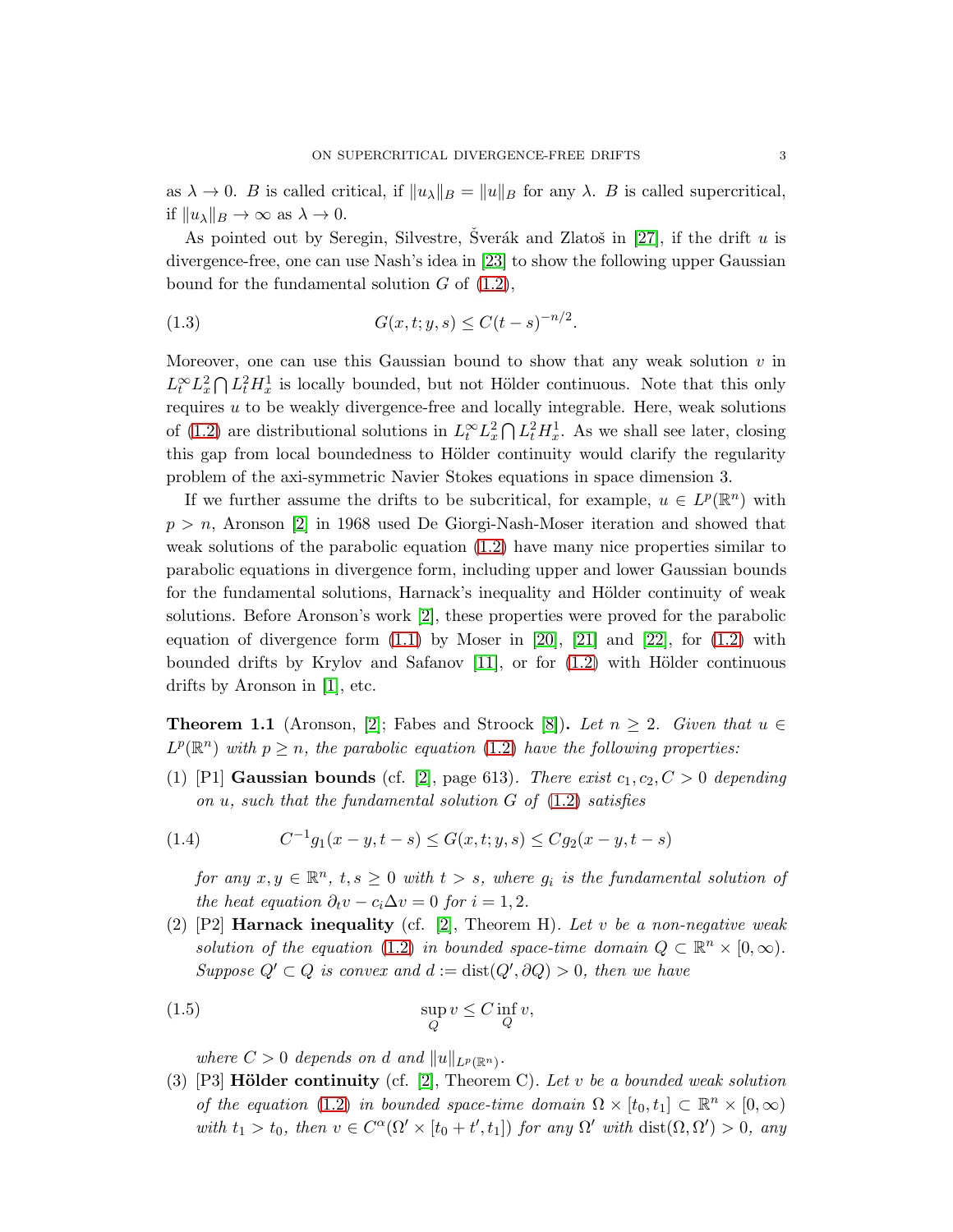$t' \in (0, t_1 - t_0)$  and some  $\alpha > 0$ . The  $C^{\alpha}$ -norm and the Hölder exponent depend *on*  $\Omega$ ,  $\Omega'$ ,  $\frac{t'}{t_1-t}$  $\frac{t'}{t_1-t_0}$  $\frac{t'}{t_1-t_0}$  $\frac{t'}{t_1-t_0}$ ,  $||v||_{L^2_{x,t}(\Omega \times [t_0,t_1])}$  *and*  $||u||_{L^p(\mathbb{R}^n)}$ .<sup>1</sup>

Osada [\[26\]](#page-24-6) proved that these properties also hold for critical drifts  $u \in L_t^{\infty} L_x^{\infty,-1}$ , where  $L_x^{\infty,-1}$  denotes the distributions which are the first-order derivatives of bounded measuable functions. Fabes and Stroock [\[8\]](#page-23-4) gave another proof of these properties for the equation of divergence form [\(1.1\)](#page-0-0) using De Giorgi-Nash-Moser iteration. We remark that one can follow this approach to prove that [P1], [P2] and [P3] also hold for equation [\(1.2\)](#page-1-0) with critical drifts  $u \in L_t^{\infty} L_x^n$ . Later, Zhang [\[34\]](#page-24-7) proved these properties if u is pointwise bounded by  $C|x|^{-1}$ . Friedlander, Vicol [\[9\]](#page-23-5) and Seregin, Silvestre, Šverák, Zlatoš [\[27\]](#page-24-0) generalized these properties to drifts in the critical space  $L_t^{\infty}$ BMO<sub>x</sub><sup>-1</sup>.

An important question that one may ask is whether the Laplace operator or the drift u is dominant in terms of the properties  $[P1]$ ,  $[P2]$  and  $[P3]$ , in particular for more general drifts such as supercritical ones. For most subcritical or critical drifts, the results mentioned above tell us the Laplace operator dominates. For supercritical drifts, very little is known. Indeed, the presence of possibly supercritical drifts is exactly the difficulty which prevents us from confirming or excluding singularities in many important fluid models using standard techniques such as De Giorgi-Nash-Moser iteration. The first contribution of this paper is to construct general supercritical drifts such that  $[P1]$ ,  $[P2]$  and  $[P3]$  fail, namely to prove the following theorem.

<span id="page-3-1"></span>**Theorem 1.2.** Let  $n \geq 3$ . For any  $\lambda \in (0, n-1)$ , there exists an time-independent *divergence-free drift*  $u \in L^{n-\lambda}(B)$  *with the following property, where*  $T \in (0, \infty)$  *and* B is the unit ball of  $\mathbb{R}^n$ . The parabolic equation [\(1.2\)](#page-1-0) in  $B \times [0, T]$  has a bounded *weak solution which is not continuous at the origin at the finite time*  $T > 0$ *.* 

*Remark* 1.3*.* This tells us that the regularity assumption on u in Theorem [1.1](#page-2-0) is sharp. In Section [1.4,](#page-5-0) we shall discuss its implications in fluid dynamics. Our result Theorem [1.2](#page-3-1) is also sharp in dimension since it is false when  $n = 2$ . The details are given in Section [1.5.](#page-6-0)

*Remark* 1.4*.* Results analogues to Theorem [1.2](#page-3-1) hold for many more general supercritical spaces. One can see this in Theorem [1.8](#page-6-1) or by slightly modifying our construction of u.

*Remark* 1.5*.* Since the loss of continuity is a local property, it is not necessary to specify initial and boundary conditions. As we shall see, the loss of continuity can be established for various smooth initial conditions and boundary data.

<span id="page-3-0"></span><sup>&</sup>lt;sup>1</sup>The dependence of the constant  $C > 0$  is important, but this is not explicitly mentioned in [\[2\]](#page-23-2). For detailed estimates one can check the proofs of Theorem 2 and Theorem 3 in [\[3\]](#page-23-6).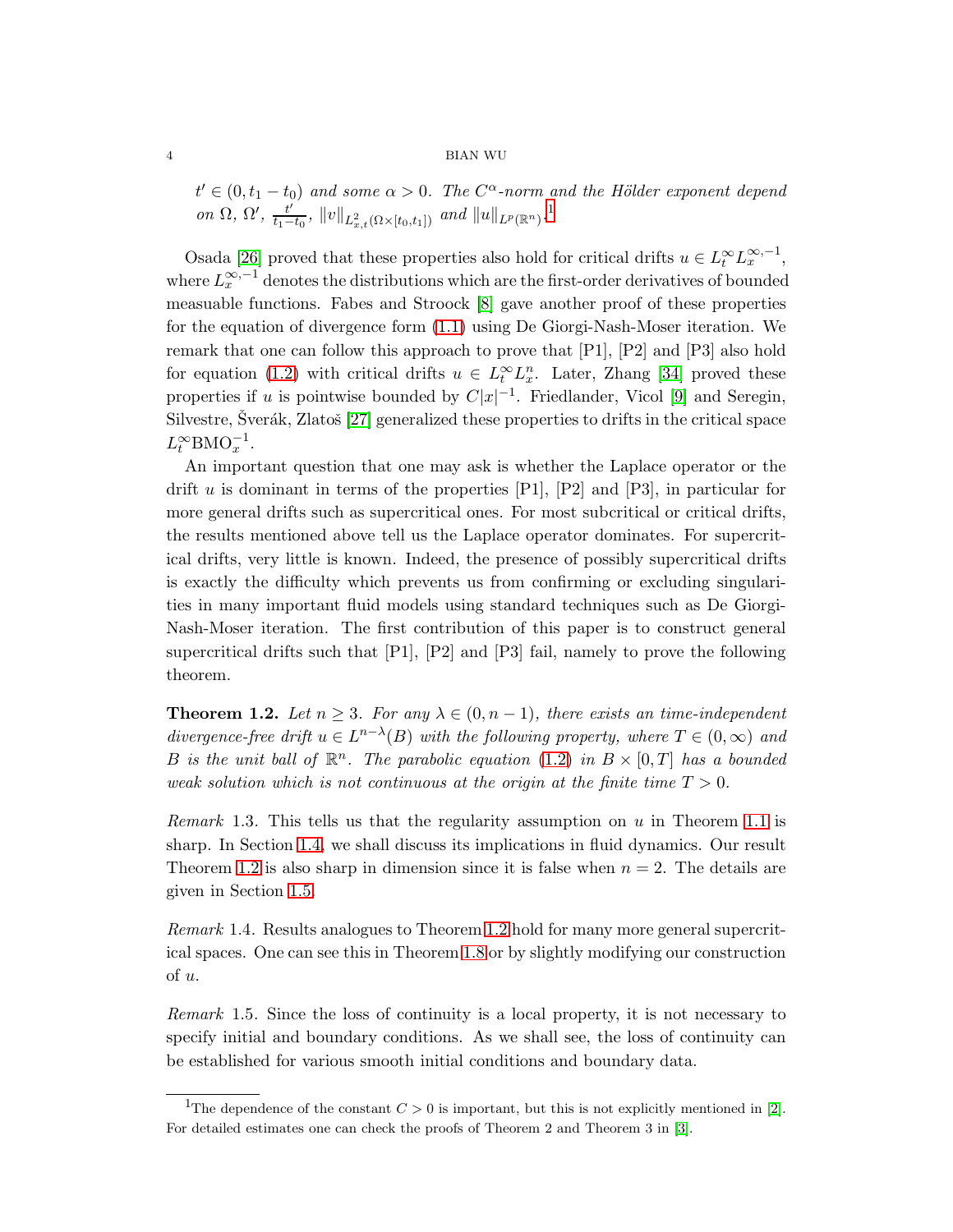Following the approach in [\[8\]](#page-23-4), one can prove  $[P1] \rightarrow [P2] \rightarrow [P3]$ . Therefore, a natural corollary of Theorem [1.2](#page-3-1) is that the Gaussian bounds [\(1.4\)](#page-2-1) and the Harnack inequality [P2] fail for the supercritical drifts that we construct. Consequently, Theorem [1.2](#page-3-1) means that supercritical drifts can significantly change the fundamental structure of the semigroup generated by the parabolic equation [\(1.2\)](#page-1-0), including the behavior of its fundamental solution.

1.3. The elliptic equation of non-divergence form. The elliptic counterpart of [\(1.2\)](#page-1-0) is given by

<span id="page-4-0"></span>
$$
(1.6) \t -\Delta v + (u \cdot \nabla)v = 0.
$$

For any  $\lambda > 0$ , if v is a solution of [\(1.6\)](#page-4-0) with drift u,  $v_{\lambda}(x) := \lambda v(\lambda x)$  is also a solution of [\(1.6\)](#page-4-0) with drift  $u_\lambda(x) := \lambda u(\lambda x)$ . In dimensions  $n \geq 3$ , by integrating the estimate [\(1.3\)](#page-2-2) in time, we can show an a-priori estimate on  $||v||_{L^{\infty}}$  for weak solutions  $v \in H^1$  of  $(1.6)$ .

<span id="page-4-1"></span>De Giorgi's work  $[7]$  for  $(1.1)$  was generalized to  $(1.6)$  by Stampacchia  $[31]$  in 1965 in the case of subcritical or critical drifts u.

**Theorem 1.6** (Stampacchia, [\[31\]](#page-24-8)). Let  $n \geq 2$ . For any  $\lambda \geq 0$ , any bounded domain  $\Omega \subset \mathbb{R}^n$  and  $u \in L^{n+\lambda}(\Omega)$ , any weak solution of the elliptic equation [\(1.6\)](#page-4-0) in  $\Omega$  is of  $C^{\alpha}(\Omega')$  for any  $\Omega' \subset \Omega$  and some  $\alpha(\Omega, \Omega', u) > 0$ . Moreover, Harnack's inequality *holds for non-negative weak solutions.*

To be consistent with the parabolic case, we denote Harnack's inequality and Hölder continuity in the elliptic case by  $|E2|$  and  $|E3|$ . Independent of Stampacchia's work, similar problems have been studied by Ladyzhenskaya and Uraltseva [\[13\]](#page-23-7), [\[14\]](#page-23-8), Morrey [\[16\]](#page-23-9), [\[17\]](#page-23-10), Moser [\[18\]](#page-24-2), [\[19\]](#page-24-9) and Serrin [\[29\]](#page-24-10). Later, there have been many efforts trying to prove [E2] and [E3] for more general drifts, such as [\[6\]](#page-23-11), [\[26\]](#page-24-6) and [\[24\]](#page-24-11). As far as we know, [E2] and [E3] have been only been proved in general in the case of subcritical or critical drifts. More recently, Seregin, Silvestre, Šverák and Zlatoš [\[27\]](#page-24-0) proved, among other things, that  $u \in BMO^{-1}(\mathbb{R}^n)$  suffices to give [E2] and [E3]. They also conjectured on page 510 of [\[27\]](#page-24-0) that the divergence-free condition on u is not sufficient to get a  $C^{\alpha}$ -bound on the weak solutions of [\(1.6\)](#page-4-0) under the assumptions  $||v||_{L^{\infty}} < C$  and  $||u||_{L^{n-\lambda}} < C$  with  $\lambda > 0$ .

The second contribution of this paper is to prove that the choice of  $n + \lambda$  in Theorem [1.6](#page-4-1) is sharp and thus to confirm the conjecture of Seregin, Silvestre, Šverák and Zlatoš  $[27]$ . We prove

<span id="page-4-2"></span>**Theorem 1.7.** Let  $n \geq 3$ . For any  $\lambda \in (0, n - 1)$ , there exists divergence-free  $u \in L^{n-\lambda}(\mathbb{R}^n)$  satisfying div  $u = 0$ , such that there is a bounded weak solution v of the elliptic equation [\(1.6\)](#page-4-0) in the unit ball of  $\mathbb{R}^n$  which is not continuous at the *origin.*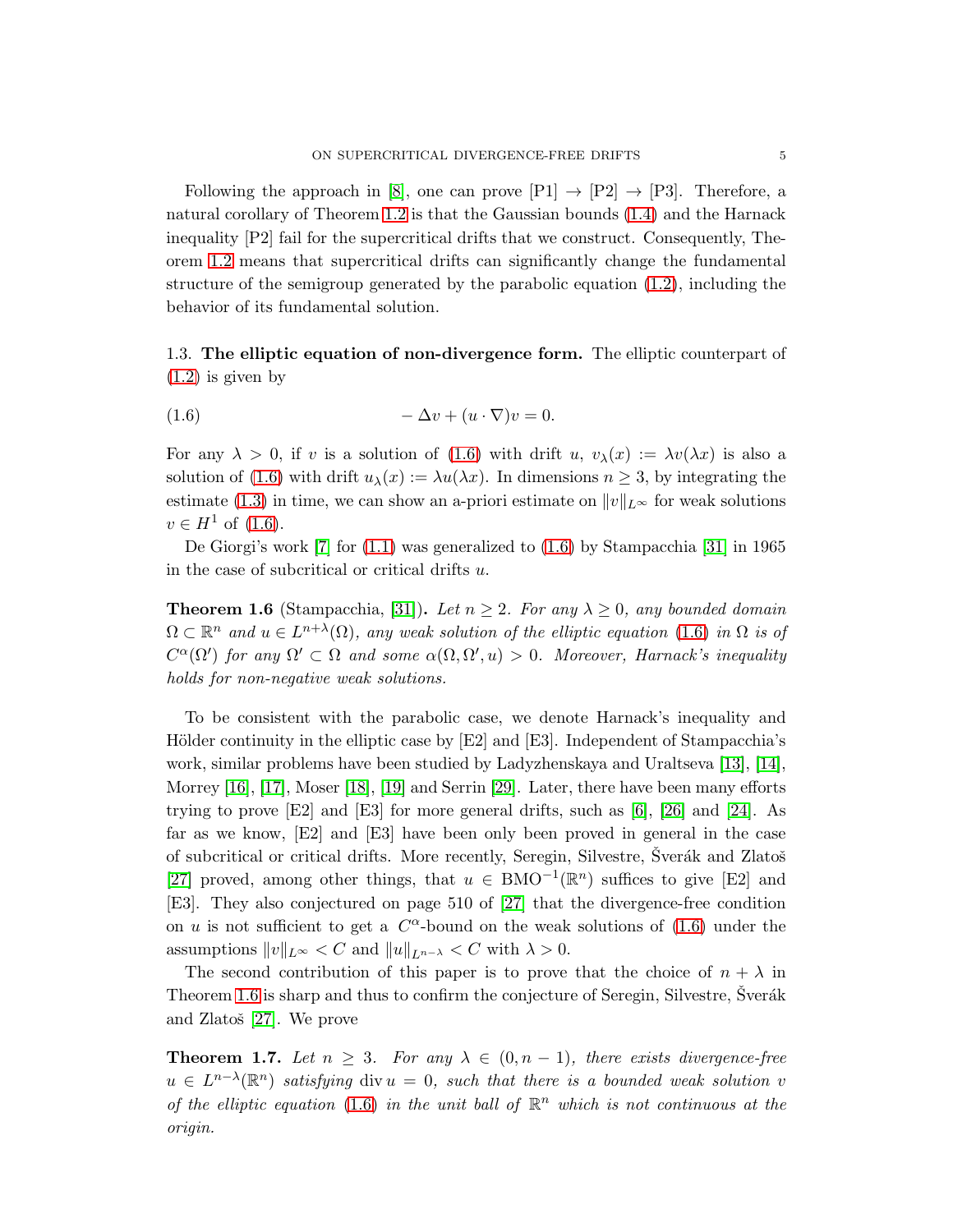Hölder continuity can easily be derived from Harnack's inequality. Thus Theorem [1.7](#page-4-2) immediately implies that the Harnack inequality for the elliptic equation [\(1.6\)](#page-4-0) fails for the supercritical drifts constructed in Theorem [1.7.](#page-4-2)

Before our result, we are only aware of an example showing the loss of continuity for a supercritical drift  $u \in L^1$  in dimension  $n = 3$  constructed by Seregin, Silvestre,  $\text{Sverák}$  and Zlatoš in [\[27\]](#page-24-0).

<span id="page-5-0"></span>1.4. Connections with the axi-symmetric Navier-Stokes equations. Similar to what Nash had in mind, many mathematicians tried to prove uniqueness and smoothness of solutions  $u$  to the equations governing fluid motions by assuming some a priori regularity of  $u$ , but in most cases, there is a big gap between the regularity we need to assume and the regularity we can prove with the available techniques.

An important example is the axi-symmetric Navier-Stokes equations in  $\mathbb{R}^3 \times [0, \infty)$ . In cylindrical coordinate system of  $\mathbb{R}^3$ , a velocity field  $u = (u_r, u_\theta, u_z)$  is given by

$$
u = u_r \mathbf{e}_r(r, \theta, z) + u_{\theta} \mathbf{e}_{\theta}(r, \theta, z) + u_z \mathbf{e}_z(r, \theta, z).
$$

Assume  $(u, p)$  is a solution to the Navier-Stokes equations which is axi-symmetric with respect to  $z$  axis, then we have

<span id="page-5-1"></span>(1.7) 
$$
\partial_t u_r + u \cdot \nabla u_r - r^{-1} u_\theta^2 + \partial_r p = \Delta u_r - r^{-2} u_r
$$

$$
\partial_t u_\theta + u \cdot \nabla u_\theta - r^{-1} u_r u_\theta = \Delta u_\theta - r^{-2} u_\theta
$$

$$
\partial_t u_z + u \cdot \nabla u_z + \partial_z p = \Delta u_z
$$

$$
\text{div } u = 0
$$

The question of global regularity of the Navier-Stokes equations in  $\mathbb{R}^3 \times [0, \infty)$ is still open, even in axi-symmetric case. As a special case which still captures the main properties and difficulties of the original equations, most remarkably the natural scaling invariance, the axi-symmetric equation [\(1.7\)](#page-5-1) is intensively studied  $([12], [32], [5], [10], [4], [28], [15], [33]$  $([12], [32], [5], [10], [4], [28], [15], [33]$  $([12], [32], [5], [10], [4], [28], [15], [33]$  $([12], [32], [5], [10], [4], [28], [15], [33]$  $([12], [32], [5], [10], [4], [28], [15], [33]$  $([12], [32], [5], [10], [4], [28], [15], [33]$  $([12], [32], [5], [10], [4], [28], [15], [33]$  $([12], [32], [5], [10], [4], [28], [15], [33]$  $([12], [32], [5], [10], [4], [28], [15], [33]$  $([12], [32], [5], [10], [4], [28], [15], [33]$  $([12], [32], [5], [10], [4], [28], [15], [33]$  $([12], [32], [5], [10], [4], [28], [15], [33]$  $([12], [32], [5], [10], [4], [28], [15], [33]$  $([12], [32], [5], [10], [4], [28], [15], [33]$  $([12], [32], [5], [10], [4], [28], [15], [33]$  $([12], [32], [5], [10], [4], [28], [15], [33]$  etc.). An important observation is that the quantity  $\chi = ru_\theta$  satisfies the following parabolic equation

<span id="page-5-2"></span>(1.8) 
$$
\partial_t \chi - \Delta \chi + (u \cdot \nabla) \chi + 2r^{-1} \partial_r \chi = 0.
$$

The parabolic equation  $(1.8)$  with nonzero divergence-free drift u has been shown to be very useful for excluding singularities of the first type for axi-symmetric Navier-Stokesequations ([\[5\]](#page-23-13), [\[10\]](#page-23-14), [\[4\]](#page-23-15), [\[28\]](#page-24-13), etc.), i.e. the solutions u developing singularities at time T with

<span id="page-5-3"></span>(1.9) 
$$
|u| \leq \frac{C}{|r|} \quad \text{or} \quad |u| \leq \frac{C}{\sqrt{T-t}}.
$$

The idea is as follows: Given  $u \in L_t^{\infty} L_x^2 \cap L_t^2 H_x^1$ , using the Gaussain bound [\(1.3\)](#page-2-2), one can prove that  $\chi$  is locally bounded. If we assume  $\chi$  is locally Hölder continuous, then by [\[33\]](#page-24-14)  $u$  is regular. By condition [\(1.9\)](#page-5-3), the velocity field  $u$  is subcritical or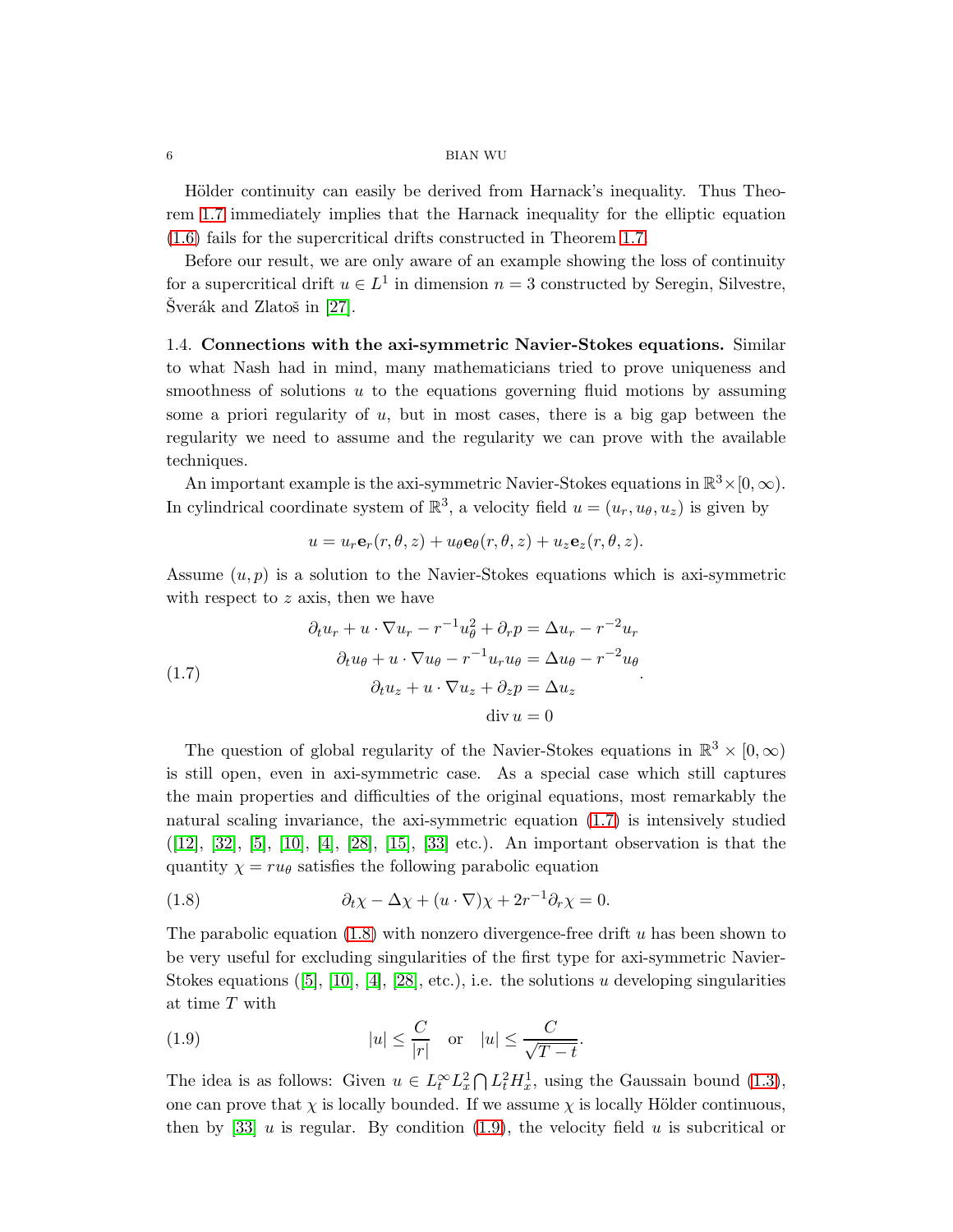critical, hence the Hölder continuity of  $\chi$  can be proved using De Giorgi-Nash-Moser iteration $([5], [4])$  $([5], [4])$  $([5], [4])$  $([5], [4])$  $([5], [4])$ .

The global regularity of the axi-symmetric Navier-Stokes equations in  $\mathbb{R}^3 \times [0, \infty)$ would be solved if one could show the Hölder continuity of  $\chi$  for supercritical drifts u in the energy class  $L_t^{\infty} L_x^2 \cap L_t^2 H_x^1$ . This motivates the study of the following toy model in  $\mathbb{R}^3$ ,

<span id="page-6-2"></span>(1.10) 
$$
\partial_t v - \Delta v + (u \cdot \nabla)v + 2r^{-1}\partial_r v = 0.
$$

where  $u \in L_t^{\infty} L_x^2 \cap L_t^2 H_x^1$  is a weakly divergence-free vector field and possibly supercritical. Here we do not assume any relation between u and v. However, we show that the Hölder continuity of  $v$  in [\(1.10\)](#page-6-2) fail for certain supercritical drifts in the natural energy space  $L_t^{\infty} L_x^2 \bigcap L_t^2 H_x^1$ .

<span id="page-6-1"></span>**Theorem 1.8.** *For any*  $\lambda \in (0, 2)$ *, any*  $\alpha \in (0, \frac{\lambda}{3-1})$  $\frac{\lambda}{3-\lambda}$ ) *and any*  $q \in [1, \frac{4+2\alpha}{1+2\alpha}]$  $\frac{4+2\alpha}{1+2\alpha}$ , there *exists time-dependent divergence-free drift*  $u \in L_t^{\infty} L_x^{3-\lambda} \cap L_t^q H_x^1$  *satisfying* 

$$
|u| \le \min\left\{\frac{C(\lambda)}{|x|^{1+\alpha}}, \frac{C(\lambda)}{(T-t)^{(1+\alpha)/(2+\alpha)}}\right\}
$$

*with the following property. The parabolic equation*  $(1.10)$  *in*  $B \times [0,T]$ *, where*  $T \in (0, \infty)$  and B is the unit ball of  $\mathbb{R}^3$ , has a bounded weak solution which is *not continuous at the origin at the finite time* T > 0*. In particular,* v/r *which corresponds to*  $u_{\theta}$  *in the axi-symmetric Navier-Stokes equations* [\(1.7\)](#page-5-1) *blows up with rate*  $r^{-1}$ .

Theorem [1.8](#page-6-1) shows that the conditional regularity result of Chen, Strain, Yau and Tsai (Theorem 3.1 in [\[5\]](#page-23-13)) is sharp. This suggests the toy model of the the axi-symmetric Navier-Stokes equations in space dimension  $n = 3$  can develop a finite-time singularity at a linear level. Although the dynamics in the linearized equation is significantly simpler than the original nonlinear equation, we still hope this can shed some light and lead to further progress on the Navier-Stokes equations.

<span id="page-6-0"></span>1.5. Lower dimension  $n = 2$ . Our results Theorem [1.7](#page-4-2) and Theorem [1.2](#page-3-1) are only valid in the dimensions  $n \geq 3$ . Interestingly, they are false in dimension  $n = 2$ .

Indeed, for the solution v of the elliptic equation [\(1.6\)](#page-4-0) in the unit ball  $B \subset \mathbb{R}^2$ , Seregin, Silvestre, Sverák and Zlatoš  $[27]$  showed the following a priori continuity estimate for v (cf. Theorem 1.4 in [\[27\]](#page-24-0)): for any  $r \in (0,1)$ ,

$$
\sup_{x \in B_r(0)} |v(x) - v(0)| \le \frac{C(1 + \|u\|_{L^1(B)})^{1/2}}{\sqrt{-\log r}} \|v\|_{L^\infty(B)}.
$$

For the solution v of the parabolic equation [\(1.2\)](#page-1-0) in  $\mathbb{R}^2 \times [0,T]$  with  $T > 0$ , Silvestre, Vicol and Zlatoš [\[30\]](#page-24-15) proved that, for time-independent drift  $u$ , we have the following a-prior continuity estimate for  $v$  (cf. Theorem 1.4 in [\[30\]](#page-24-15)), for any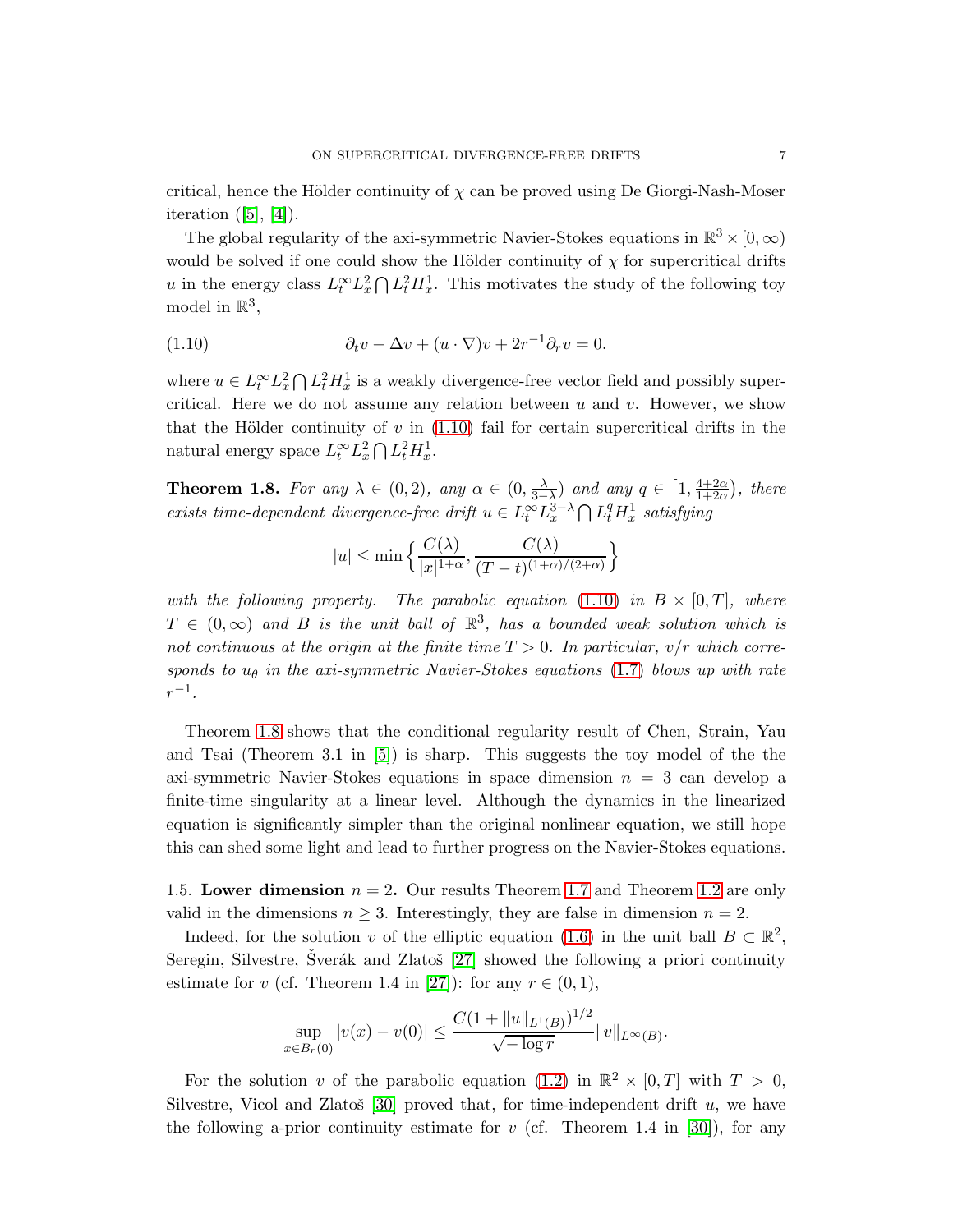$r \in (0, 1)$  and  $t \in (0, T)$ ,

$$
\sup_{x \in B_r(0)} |v(x,t) - v(0,t)| \leq \frac{C(1 + \|u\|_{L^1_{loc}}) \|v_0\|_{C^2 \cap W^{4,1}}}{\sqrt{-\log r}} \Big(1 + \frac{1}{t}\Big).
$$

1.6. Organization of the paper. In Section [2,](#page-7-0) we will give our key construction of the supercritical drifts  $u \in L^{n-\lambda}(\mathbb{R}^n)$  for arbitrarily small  $\lambda > 0$ . This construction will serve both the parabolic and the elliptic case. In Section [3,](#page-10-0) we prove the loss of continuity in the parabolic case, Theorem [1.2.](#page-3-1) In Section [4,](#page-15-0) we apply the same idea to the toy model [\(1.10\)](#page-6-2) of the axi-symmetric Navier-Stokes equations in space dimension 3 and give the proof of Theorem [1.8.](#page-6-1) Finally, in Section [5,](#page-17-0) we prove Theorem [1.7](#page-4-2) using a stochastic interpretation of the elliptic equation [\(1.6\)](#page-4-0).

1.7. Acknowledgement. I am indebted to professor Vladimir Sverák for the inspiring discussions and professor Michael Struwe for his careful reading and very helpful feedback.

## 2. Construction of supercritical drifts

<span id="page-7-0"></span>In this section we construct suitable supercritical drifts. Our construction is inspired by the work of Silvestre, Vicol and Zlatoš  $[30]$ , where they proved the loss of continuity for the solutions of the parabolic equations with fractional Laplacian in dimension  $n = 2$ . We design supercritical drifts in a way such that the velocity field in a cone area transports the scalar  $v$  to the origin of the cone. Then the loss of continuity takes place at the origin, where the drift  $u$  is singular.

However, as we discussed in Section [1.5,](#page-6-0) the cases of dimension  $n = 2$  and dimensions  $n \geq 3$  are very different. In dimensions  $n \geq 3$ , a direct representation of velocity fields by their stream functions is not available. For this reason, we set up a product-type coordinate system in  $\mathbb{R}^n$  mixed by Cartesian coordinate in  $\mathbb R$  and hyperspherical coordinate in  $\mathbb{R}^{n-1}$ . For the velocity fields with radial symmetry in hyperspherical coordinate system of  $\mathbb{R}^{n-1}$ , we propose a notion of generalized stream functions. The function spaces in [\[30\]](#page-24-15) are Hölder spaces in  $\mathbb{R}^2$ . We are interested in  $L^{n-\lambda}$  spaces in  $\mathbb{R}^n$  for  $n \geq 3$ , which needs a different design of velocity fields and a more refined control on the set of singularities.

Let  $(x_1, x_2, \ldots, x_n) \in \mathbb{R}^n$  be the Cartesian coordinate in  $\mathbb{R}^n$ . Consider the scalar equation [\(1.2\)](#page-1-0) in a mixed coordinate system of  $\mathbb{R}^n$ 

$$
(r, z, \theta, \varphi_1, \dots, \varphi_{n-3}) \in [0, \infty) \times \mathbb{R} \times \left[ -\frac{\pi}{2}, \frac{3\pi}{2} \right) \times [0, \pi]^{n-3}
$$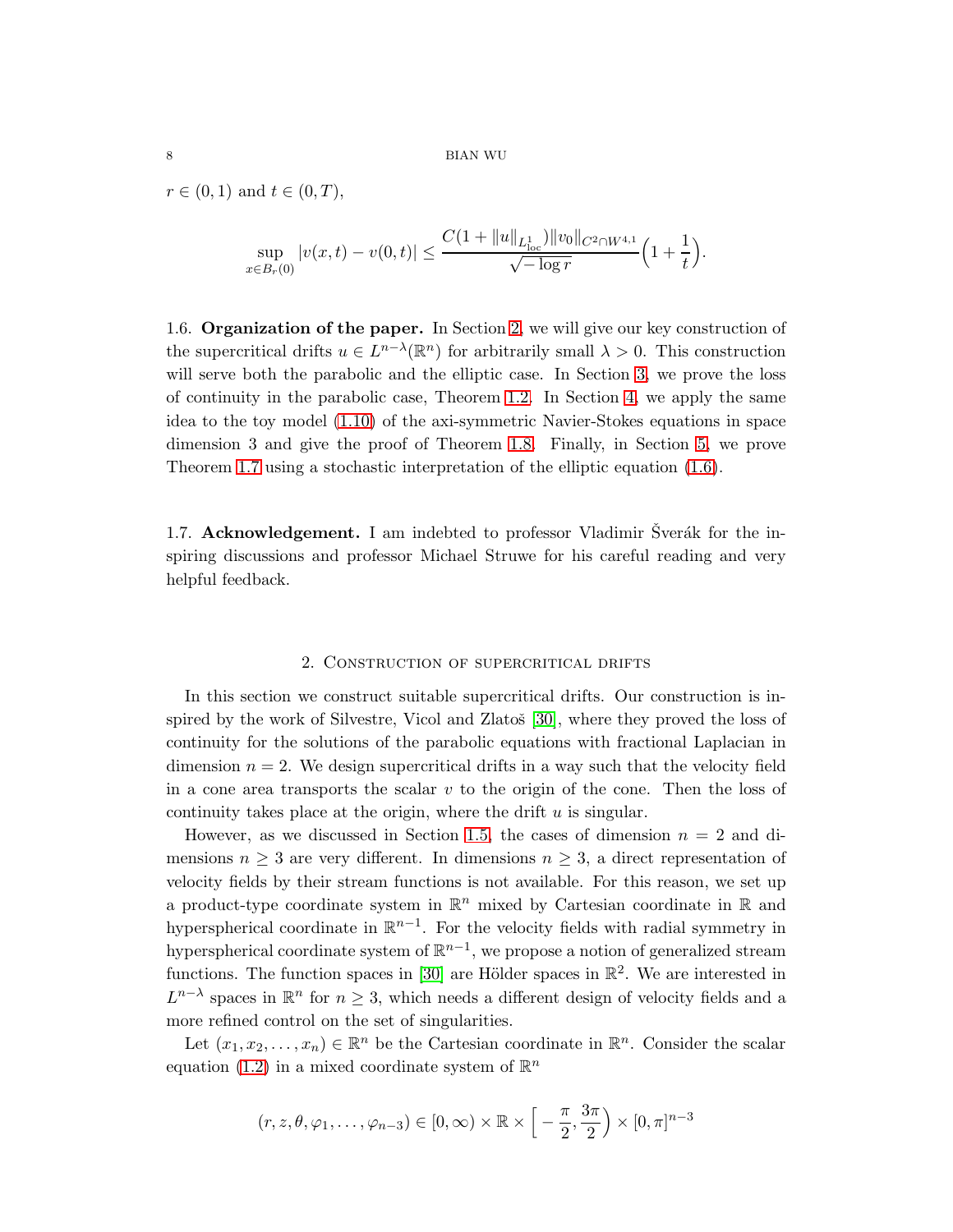.

with the transformation

(2.1)  
\n
$$
\begin{cases}\nx_1 = z \\
x_2 = r \cos \theta \\
x_3 = r \sin \theta \cos \varphi_1 \\
x_4 = r \sin \theta \sin \varphi_1 \cos \varphi_2 \\
\dots \\
x_{n-1} = r \sin \theta \sin \varphi_1 \dots \cos \varphi_{n-3} \\
x_n = r \sin \theta \sin \varphi_1 \dots \sin \varphi_{n-3}\n\end{cases}
$$

We denote the unit vectors in this mixed coordinate system by  $(e_r, e_z, e_\theta, e_{\varphi_1}, \ldots)$ . In Cartesian coordinate system, we use the traditional notation  $(e_1, e_2, e_3, e_4, \ldots)$ . In this paper, we use  $|\cdot|$  to denote standard Euclidean norm. Since the drift we construct only depends on r and z, for the simplicity of notation, we also use  $|(r, z)| := \sqrt{r^2 + z^2}.$ 

For the parabolic case, namely throughout Section [3](#page-10-0) and Section [4,](#page-15-0) we consider functions which only depend on r, z,  $\theta$  and t. For those functions f which are independent of  $\varphi_i, 1 \leq i \leq n-3$ , we will only write the first four effctive arguments  $f(r, z, \theta, t)$ . The gradient of f is given by

$$
\nabla f = \mathbf{e}_r \partial_r f + \frac{\mathbf{e}_\theta}{r} \partial_\theta f + \mathbf{e}_z \partial_z f
$$

and the Laplacian is given by

$$
\Delta f = \frac{1}{r^{n-2}} \partial_r (r^{n-2} \partial_r f) + \frac{n-3}{r^2 \tan \theta} \partial_\theta f + \frac{1}{r^2} \partial_{\theta \theta} f + \partial_{zz} f.
$$

We also present a method to construct divergence-free vector fields with radial symmetry in hyperspherical part  $\mathbb{R}^{n-1}$  from scalar-valued functions.

**Lemma 2.1.** *Let*  $n \geq 3$ *. For any locally integrable function*  $\Psi : [0, \infty) \times \mathbb{R} \to \mathbb{R}$ *which belongs to*  $C^2$  *in any compact subset of*  $([0, \infty) \times \mathbb{R}) \setminus \{0\}$  *and the velocity field*  $u := (u_r, u_z, 0, \dots, 0) : \mathbb{R}^n \to \mathbb{R}^n$  pointwisely defined by

<span id="page-8-0"></span>(2.2) 
$$
(u_r, u_z) := \left(-\frac{\partial_z \Psi}{r^{n-2}}, \frac{\partial_r \Psi}{r^{n-2}}\right),
$$

assume the pointwise derivative  $\nabla u$  belongs to  $L^1(\mathbb{R}^n)$ . Then  $u \in W^{1,1}_{loc}(\mathbb{R}^n)$  and  $u$  is *a weakly divergence-free drift. The scalar function* Ψ *is called a generalized stream function.*

*Proof.* First, we compute the divergence operator for velocity field  $u := (u_r, u_z, 0, \dots, 0)$ which only depends on r and z in the mixed coordinate system. Let  $x := (y, z) \in$  $\mathbb{R}^{n-1} \times \mathbb{R}$ , the Cartesian coordinate of u is given by

$$
\left(\frac{y}{|y|}u_r, u_z\right).
$$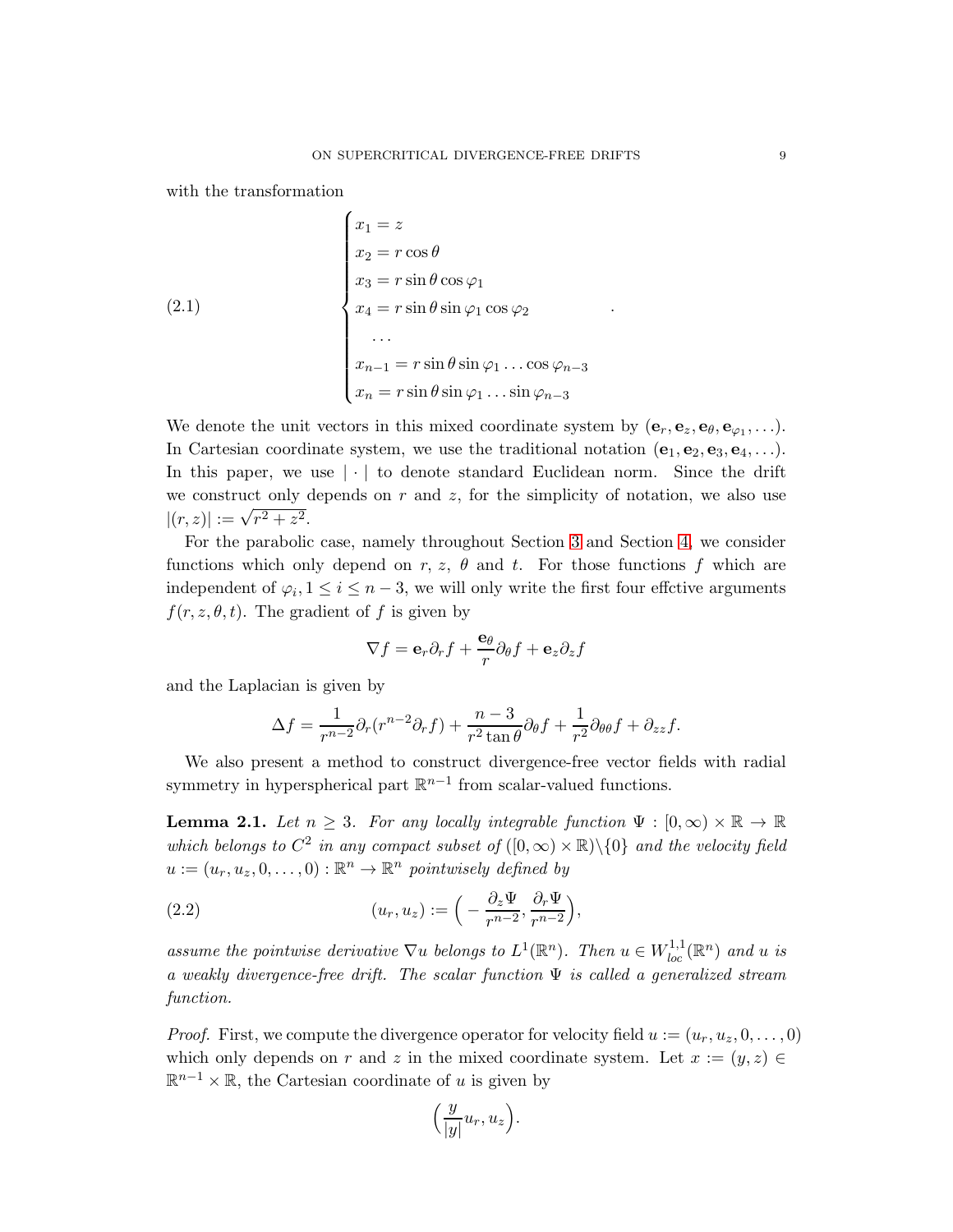Then computing its divergence directly in Cartesian coordinate gives

$$
\operatorname{div} u = \partial_r u_r + \frac{n-2}{r} u_r + \partial_z u_z.
$$

Note that div  $u = 0$  formally corresponds to

(2.3) 
$$
\partial_r(r^{n-2}u_r) + \partial_z(r^{n-2}u_z) = 0.
$$

Since the set  $\{0\}$  has  $W^{1,1}(\mathbb{R}^n)$ -capacity zero and  $\nabla u \in L^1_{loc}([0,\infty) \times \mathbb{R})$ ,  $u \in$  $W^{1,1}_{loc}(D)$ . One can easily verify div  $u = 0$  by a formal computation.

<span id="page-9-0"></span>Now, we construct divergence-free drifts from their generalized stream functions Ψ.

**Lemma 2.2.** *Fix any*  $\lambda \in (0, n-2)$  *and any*  $\alpha \in (0, \frac{\lambda}{n-1})$  $\frac{\lambda}{n-\lambda}$ )*, define the generalized stream function*  $\Psi|_D : D := [0,2] \times [-2,2] \rightarrow \mathbb{R}$  *as follows. Let* 

<span id="page-9-1"></span>(2.4) 
$$
\Psi = \frac{1}{2(n-2-\alpha)} \Psi_s,
$$

*where*  $\Psi_s$  *is given by* 

$$
\Psi_s(r, z) = \begin{cases}\n-r^{n-1}, & 0 \le \frac{3r}{4} \le -z \\
(r + z)^{n-2-\alpha} - (r - z)^{n-2-\alpha}, & -\frac{r}{2} \le z \le \frac{r}{2} \\
r^{n-1}, & 0 \le \frac{3r}{4} \le z\n\end{cases}
$$

*and*

$$
\Psi_s(r, z) = -r^{n-1} \varrho \left( \frac{-4z - 2r}{r} \right)
$$
  
+  $\left[ (r + z)^{n-2-\alpha} - (r - z)^{n-2-\alpha} \right] \varrho \left( \frac{3r + 4z}{r} \right), \frac{r}{2} \le -z \le \frac{3r}{4},$   

$$
\Psi_s(r, z) = r^{n-1} \varrho \left( \frac{4z - 2r}{r} \right)
$$
  
+  $\left[ (r + z)^{n-2-\alpha} - (r - z)^{n-2-\alpha} \right] \varrho \left( \frac{3r - 4z}{r} \right), \frac{r}{2} \le z \le \frac{3r}{4}.$ 

*Here,*  $\varrho : \mathbb{R} \to \mathbb{R}$  *is a non-negative smooth function with*  $\varrho(s) = 0$  *for*  $s \leq 0$  *and*  $\varrho(s) = 1$  *for*  $s \ge 1$ *. In the region*  $\{r \ge 2\} \cup \{|z| \ge 2\}$ *, we smoothly extend*  $\Psi|_D$  *such that*  $(u_r, u_z)$  *obtained from* [\(2.2\)](#page-8-0) *is smooth in*  $\{r \geq 2\} \cup \{|z| \geq 2\}$  *and of exponential decay at infinity. Then*  $\Psi$  *is smooth away from*  $x = 0$ *, and*  $u = (u_r, u_z, 0, \dots, 0)$  *is in*  $L^{n-\lambda}(\mathbb{R}^n)$  with respect to the standard metric  $r^{n-2}drdz$  and weakly divergence-free. *Furthermore,* u *satisfies the bound*

$$
|u| \le \frac{C(\lambda)}{|x|^{1+\alpha}}.
$$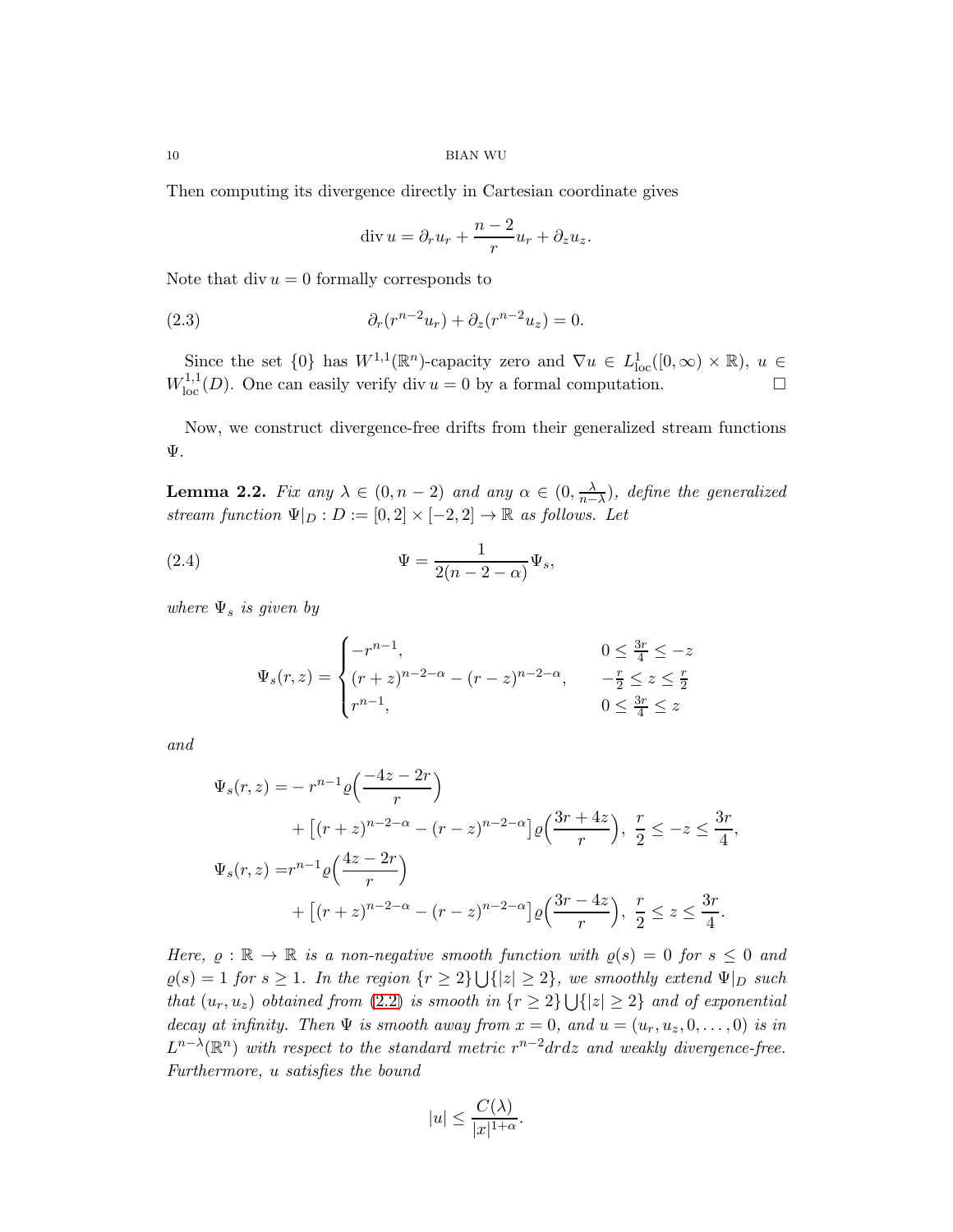*Proof.* Note that  $\Psi$  is continuous and odd in z. From  $(2.2)$ , we can compute the velocity in the following subregion

<span id="page-10-1"></span>
$$
(2.5)
$$
\n
$$
(u_r, u_z) = \n\begin{cases}\n(0, -\frac{n-1}{2(n-2-\alpha)}), & 0 \le \frac{3r}{4} \le -z \\
(-\frac{(r+z)^{n-3-\alpha}}{2r^{n-2}} - \frac{(r-z)^{n-3-\alpha}}{2r^{n-2}}, \frac{(r+z)^{n-3-\alpha}}{2r^{n-2}} - \frac{(r-z)^{n-3-\alpha}}{2r^{n-2}}), & -\frac{r}{2} \le z \le \frac{r}{2} \\
(0, \frac{n-1}{2(n-2-\alpha)}), & 0 \le \frac{3r}{4} \le z\n\end{cases}
$$

then direct computations show that  $u|_D \in L^{n-\lambda}(D)$ ,  $\nabla u|_D \in L^1(D)$  and u satisfies the pointwise bound. Because u is in  $C^{\infty}$  outside D and of exponential decay at infinity,  $u \in W^{1,1}(\mathbb{R}^n)$  is weakly divergence-free follows from the fact  $\nabla u \in L^1(\mathbb{R}^n)$ .  $\Box$ 

<span id="page-10-2"></span>Next, we truncate u at origin to obtain bounded drifts.

**Corollary 2.3.** Let  $\Psi, u, \lambda$  and  $\alpha$  be as in Lemma [2.2.](#page-9-0) For any  $\epsilon > 0$ , there exists  $\Psi_{\epsilon} : [0, \infty) \times \mathbb{R} \to \mathbb{R}$  with

(2.6) 
$$
\Psi_{\epsilon} = \Psi \, in \, ([0, \infty) \times \mathbb{R}) \setminus \{ |(r, z)| < \epsilon, -r \leq z \leq r \},
$$

*such that*  $u_{\epsilon} \in C^{\infty}(\mathbb{R}^n)$ ,  $u_{\epsilon}$  *is bounded in*  $L^{n-\lambda}(\mathbb{R}^n)$  *uniformly in*  $\epsilon$ *, and* 

<span id="page-10-4"></span>
$$
|u_{\epsilon}| \leq \frac{C(\lambda)}{|x|^{1+\alpha}}, \quad \text{uniformly in } \epsilon,
$$

*where*  $u_{\epsilon} = (u_{\epsilon,r}, u_{\epsilon,z}, 0, \ldots, 0)$  *is given by*  $\Psi_{\epsilon}$  *via* [\(2.2\)](#page-8-0)*. Moreover*,  $\Psi_{\epsilon}$  *is odd in* z.

*Proof.* In the region  $\{|(r, z)| < \epsilon, -r \leq z \leq r\}$ , we smoothly extend  $\Psi_{\epsilon}$  while preserving the symmetry. Because  $u$  in [\(2.5\)](#page-10-1) has only one singularity at the origin  $(r, z) = (0, 0)$ , one just needs to truncate this singularity while making  $\Psi_{\epsilon}$  equal to  $\pm r^{n-2}$  in r close to  $\{r=0\}.$ 

## 3. The evolution in parabolic case

<span id="page-10-0"></span>In this section, we prove the loss of continuity in the parabolic case. Instead of considering the drift-diffusion equation [\(1.2\)](#page-1-0) in  $\mathbb{R}^n \times [0,T]$  for some  $T > 0$ , we study its evolution in  $D_n \times [0,T]$  with zero boundary condition, where  $D_n \subset \mathbb{R}^n$  is the bounded domain defined by

$$
D_n := \{(r, z, \theta, \varphi_1, \dots, \varphi_{n-3}) \in \mathbb{R}^n \mid (r, z) \in [0, 2] \times [-2, 2] \}.
$$

<span id="page-10-3"></span>This is sufficient because of the local nature of the properties [P2] and [P3]. Note that the drift u and all other functions do not depend on the variables  $\varphi_i$  for  $1 \leq i \leq n-3$ . Thus we omit these coordinates for the sake of simplicity from now on. The main result of this section is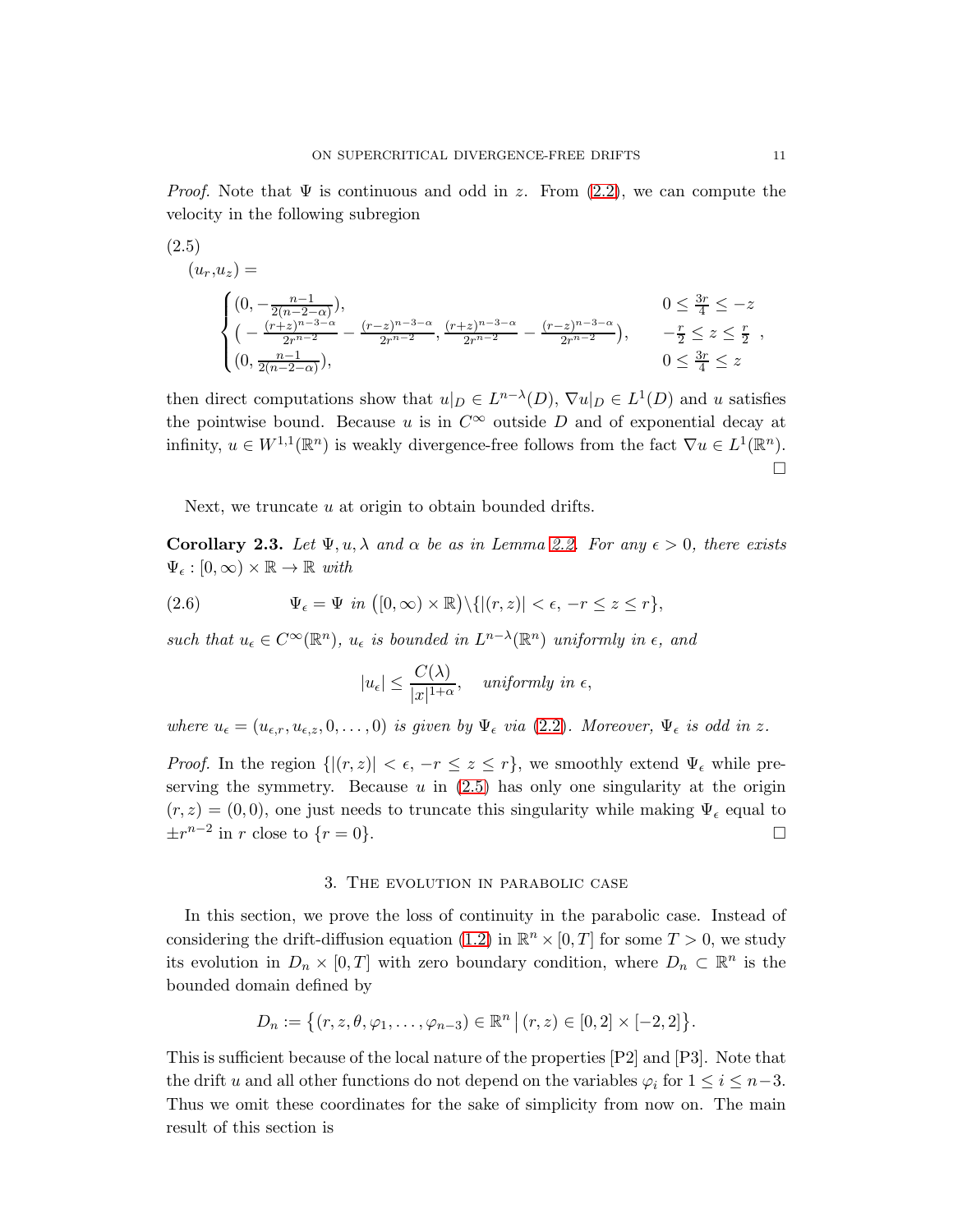**Theorem 3.1.** *Given any*  $\lambda \in (0, n-2)$  *and any*  $\alpha \in (0, \frac{\lambda}{n-2})$  $\frac{\lambda}{n-\lambda}$ )*, there exist initial data*  $v_0 \in C_c^{\infty}(D_n)$  *with*  $||v_0||_{C^2(D_n)} \leq C$ *, independent of*  $\varphi_i, 1 \leq i \leq n-3$ *, and*  $\kappa > 0$  which satisfy the following property. For any  $\delta \in (0, \frac{1}{2})$  $\frac{1}{2}$ *)* and any  $\epsilon \in (0, \delta],$ *for the drift*  $u_{\epsilon/2}$  *given by Corollary [2.3,](#page-10-2) the unique classical solution*  $v_{\epsilon}$  *of* [\(1.2\)](#page-1-0) *in the space-time domain*  $D_n \times [0, \frac{1}{2+1}]$  $\frac{1}{2+\alpha}$  *with initial data*  $v_0$  *and zero boundary condition satisfies*

$$
v_{\epsilon} \left( \delta, 0, 0, \frac{1 - \delta^{2+\alpha}}{2+\alpha} \right) \geq \kappa, \quad v_{\epsilon} \left( \delta, 0, \pi, \frac{1 - \delta^{2+\alpha}}{2+\alpha} \right) \leq -\kappa,
$$

*and*

$$
v_{\epsilon}(r, z, \theta, t) \ge 0 \quad \text{ for } |\theta| \le \frac{\pi}{2},
$$
  

$$
v_{\epsilon}(r, z, \theta, t) \le 0 \quad \text{ for } \frac{\pi}{2} \le \theta \le \frac{3\pi}{2}.
$$

*Here,* C *is absolute.*  $\kappa$  *is independent of*  $\epsilon$  *and*  $\delta$ *, but depends on*  $\lambda$  *and*  $v_0$ *.* 

Theorem [1.2](#page-3-1) follows from Theorem [3.1,](#page-10-3) since we can use the solutions  $v_{\epsilon}$  for the regularized drifts  $u_{\epsilon/2}$  to approximate the solution v we need in Theorem [1.2](#page-3-1) with the following convergence argument.

*Proof of Theorem [1.2.](#page-3-1)* Let  $T = \frac{1}{2+1}$  $\frac{1}{2+\alpha}$ .  $\{v_{\epsilon}\}_{{\epsilon}>0}$  is uniformly bounded in  $L^{\infty}_t L^2_x \bigcap L^2_t H^1_x$ by standard energy estimates using the fact that  $u_{\epsilon/2}$  is divergence-free. Thus a subsequence  $v_{\epsilon} \to v$  weakly in  $L_t^2 H_x^1$  and weakly- $*$  in  $L_t^{\infty} L_x^2$ , as  $\epsilon \to 0$ , and we may choose further subsequences later. Moreover, by the maximum principle, we also know  $\{v_{\epsilon}\}_{{\epsilon}>0}$  is uniformly bounded in  $D_n \times [0,T]$ .

Because of the smoothness of  $u_{\epsilon/2}$  and the relation  $(2.6)$ ,  $u_{\epsilon/2}$  is uniformly bounded in  $L^n$  in any compact subset of  $(D_n \setminus \{0\}) \times [0, T]$ . Moreover, from Theorem [3.1,](#page-10-3)  $v_{\epsilon} \geq 0$  in the domain  $(D_n \bigcap {\{\vert \theta \vert \leq \frac{\pi}{2} \}})$  $\{\frac{\pi}{2}\}\times [0,T]$ . By Theorem [1.1,](#page-2-0) moreover  $\{v_{\epsilon}\}_{{\epsilon}>0}$ is uniformly Hölder continuous in any compact subset of  $(D_n \cap {\{\vert \theta \vert \leq \frac{\pi}{2}\}})$  $\frac{\pi}{2}$ })  $\times$  [0, T]. Indeed, we may use Harnack's inequality  $(1.5)$  with a constant C that is uniform in  $ε$ . This is because  $||u_{ε/2}||_{L^n(\Omega)} < C(\Omega)$  $||u_{ε/2}||_{L^n(\Omega)} < C(\Omega)$  $||u_{ε/2}||_{L^n(\Omega)} < C(\Omega)$  for any compact subset  $Ω$  of  $D_n \setminus \{0\}^2$ . Then we can prove uniform Hölder continuity. Note that proving Hölder continuity from Harnack's inequality is a local argument, where we do not need any information on the boundary close to  $r = 0$ . In contrast, if we wanted to use Schauder estimate, we would need some control on the boundary close to  $r = 0$ .

Clearly,  $u_{\epsilon/2}$  converges to u in  $L^{n-\lambda}$  as  $\epsilon \to 0$ , where u is given by Lemma [2.2.](#page-9-0) With all the convergence information above, we can deduce that  $v \in L_t^{\infty} L_x^2 \cap L_t^2 H_x^1$ solves [\(1.2\)](#page-1-0) with drift u in the sense of distributions, thus v is a weak solution.

From Theorem [3.1,](#page-10-3) we know that for any  $\delta \in (0, \frac{1}{2})$  $(\frac{1}{2})$  and any  $\epsilon \in (0, \delta],$ 

$$
v_{\epsilon} \left( \delta, 0, 0, \frac{1 - \delta^{2+\alpha}}{2+\alpha} \right) \geq \kappa, \quad v_{\epsilon} \left( \delta, 0, \pi, \frac{1 - \delta^{2+\alpha}}{2+\alpha} \right) \leq -\kappa.
$$

<span id="page-11-0"></span><sup>&</sup>lt;sup>2</sup>Because *u* defined by [\(2.4\)](#page-9-1) merely belongs to  $L^{n-}(D_n)$ ,  $\{u_{\epsilon/2}\}_{{\epsilon}>0}$  cannot be bounded uniformly in  $L^{n}(D_{n})$ . Therefore, the constant  $C(\Omega)$  cannot be made uniform in different  $\Omega$ . This is the reason why we must get rid of the point  $x = 0$  and use a diagonal argument in this proof.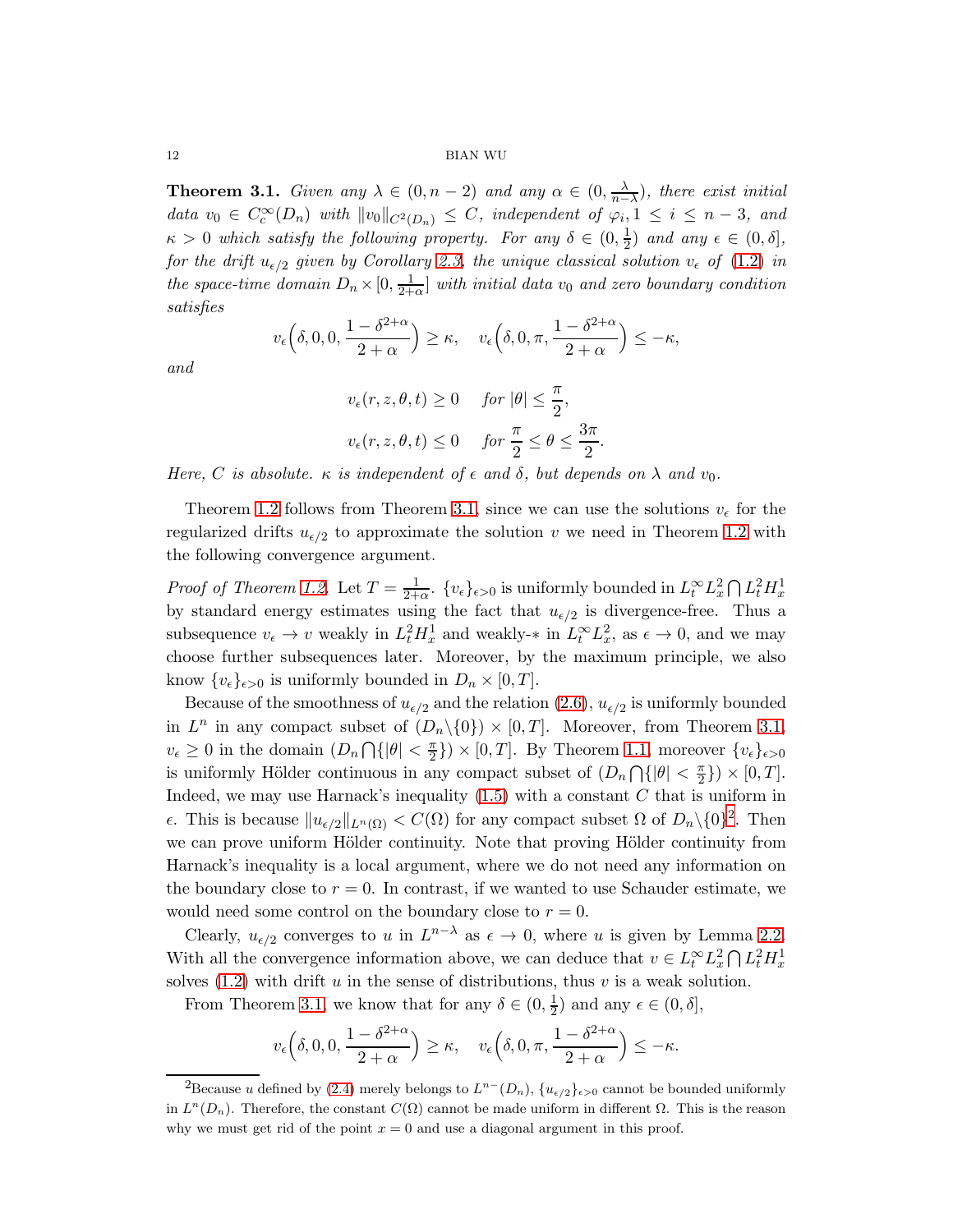Fix any sequence  $\{\delta_k\}_{k\in\mathbb{N}}\subset\mathbb{R}^+$  with  $\lim_{k\to\infty}\delta_k=0$ . By the uniform Hölder continuity in any compact subset of  $(D_n \cap \{|\theta| < \frac{\pi}{2}\}) \times [0,T]$  and a diagonal argument, we can extract a subsequence from  $\{v_{\epsilon}\}_{{\epsilon}>0}$  converging to v such that

$$
v\left(\delta_k, 0, 0, \frac{1-\delta_k^{2+\alpha}}{2+\alpha}\right) \ge \kappa, \quad v\left(\delta_k, 0, \pi, \frac{1-\delta_k^{2+\alpha}}{2+\alpha}\right) \le -\kappa, \text{ for any } k,
$$

holds in the limit when  $\epsilon \to 0$ . Here, the second inequality can be proved using exactly the same argument as the first inequality. Letting  $k \to \infty$  shows that v is not continuous at the point  $(r, z, \theta, t) = (0, 0, 0, \frac{1}{2\pi})$  $\frac{1}{2+\alpha}$ ). Note that the loss of continuity is a local behavior, so we can state this result for general space domains, for example, the unit ball in the statement of Theorem [1.2.](#page-3-1)

 $\Box$ 

<span id="page-12-0"></span>To prepare for the proof of Theorem [3.1,](#page-10-3) we need two lemmas.

**Lemma 3.2.** *Given the drift*  $u \in L^{n-\lambda}(\mathbb{R}^n)$  *from* [\(2.2\)](#page-8-0) *and* [\(2.4\)](#page-9-1)*, let*  $\eta \in C^{\infty}(\mathbb{R})$  *be an even function which is supported on*  $[-1, 1]$ *. Assume furthermore*  $\eta(0) = 1$  *and that*  $\eta$  *is strictly decreasing on* [0,1]*. Then there exists*  $r_0 \in (0, \frac{1}{2})$  $\frac{1}{2}$ ) with the following *property. Define*

<span id="page-12-1"></span>(3.1) 
$$
\phi(r, z) := \eta\left(\frac{|(r-1, z)|}{r_0}\right),
$$

$$
g(r, z, \theta, \varphi_1, \dots, \varphi_{n-3}, t) := \phi\left(\frac{r}{h(t)}, \frac{z}{h(t)}\right) \eta\left(\frac{8\theta}{\pi}\right),
$$

where  $h(t) := (1 - (2 + \alpha)t)^{\frac{1}{2+\alpha}}$ , then g satisfies

(3.2) 
$$
\partial_t g + u \cdot \nabla g \leq 0, \quad in \ D_n \times \left[0, \frac{1}{2+\alpha}\right].
$$

<span id="page-12-2"></span>**Lemma 3.3.** *There exist a function*  $\eta \in C^{\infty}(\mathbb{R})$  *satisfying all requirements in Lemma* [3.2](#page-12-0) *and a* constant  $c_0 > 0$  *depending* on  $\eta$ *, such that the function* g *defined in* [\(3.1\)](#page-12-1) *satisfies*

$$
-\Delta g \le c_0 [h(t)]^{-2} g.
$$

Now we prove the first main result.

*Proof of Theorem [3.1.](#page-10-3)* For the smooth drift  $u_{\epsilon/2} \in C^{\infty}(\mathbb{R}^n)$  given in Corollary [2.3,](#page-10-2) standard theory yields existence and uniqueness of a classical solution  $v_{\epsilon}$  of [\(1.2\)](#page-1-0) in the domain  $D_n \times [0, \frac{1}{2+1}]$  $\frac{1}{2+\alpha}$  with zero Dirichlet boundary condition and initial data

$$
v_{\epsilon}(r,z,\theta,0):=g(r,z,\theta,0)-g(r,z,\pi-\theta,0).
$$

Super-solutions and sub-solutions satisfy the standard maximum principle. Since this classical solution  $v_{\epsilon}$  is unique, it must preserve all space symmetry of the initial data at any time t. At time  $t = 0$ , the initial data has the following symmetry,

$$
v_{\epsilon}(r, z, \theta, 0) = -v_{\epsilon}(r, z, \pi - \theta, 0),
$$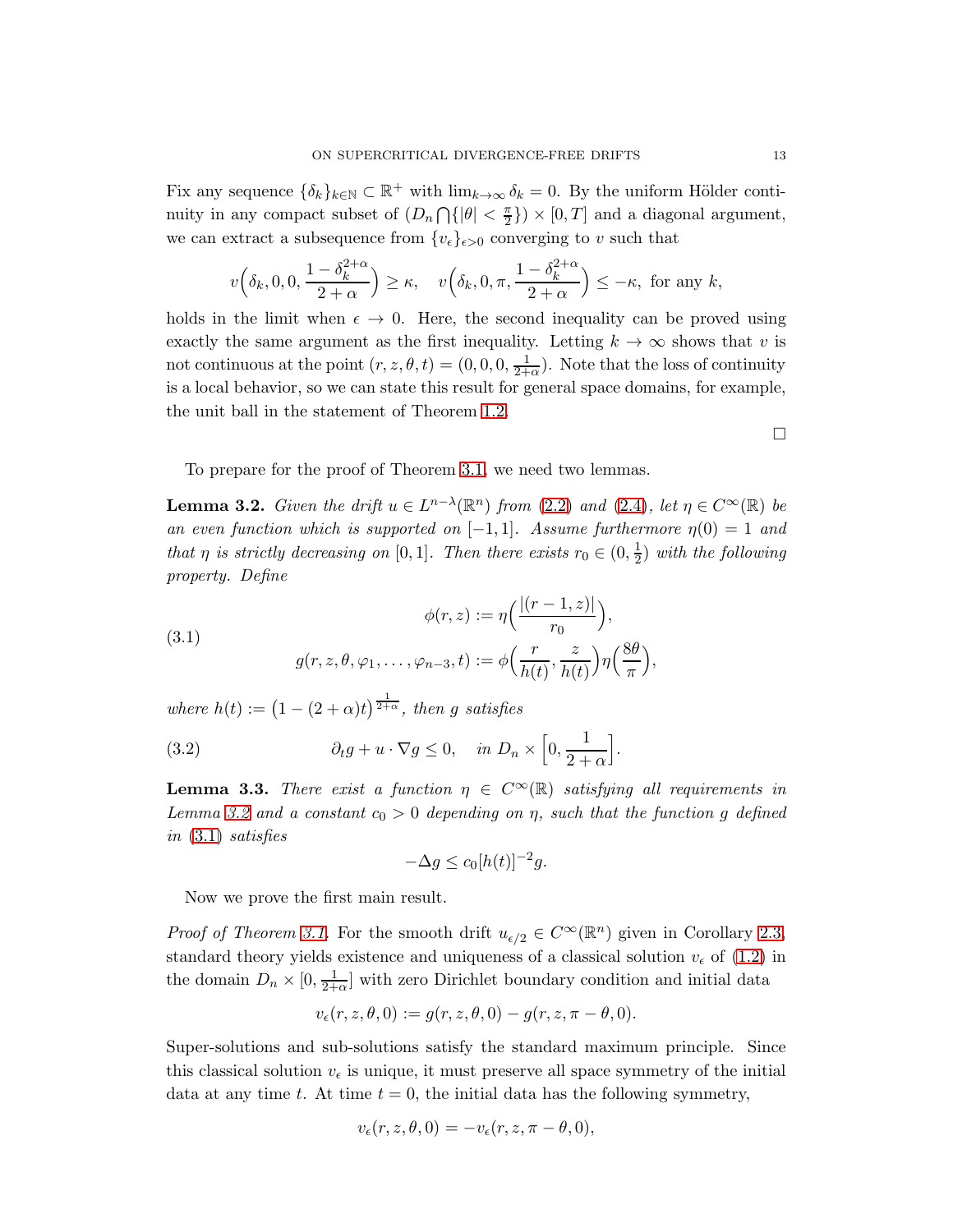then at all time  $t$ , we know

$$
v_{\epsilon}(r, z, \theta, t) = -v_{\epsilon}(r, z, \pi - \theta, t).
$$

and thus we have

<span id="page-13-0"></span>(3.3) 
$$
v_{\epsilon}\left(r, z, \frac{\pi}{2}, t\right) = v_{\epsilon}\left(r, z, -\frac{\pi}{2}, t\right) = 0.
$$

Define

$$
\underline{v}(r,z,\theta,t) = \exp\Big(-c_0 \int_0^t [h(s)]^{-2} ds\Big) \big(g(r,z,\theta,t) - g(r,z,\pi-\theta,t)\big),\,
$$

where  $h, g$  and  $c_0$  are defined in Lemma [3.2](#page-12-0) and Lemma [3.3.](#page-12-2) Because  $u = u_{\epsilon/2}$  in  $\{|(r,z)| \geq \frac{\epsilon}{2}\}\$  and  $y(r,z,\theta,t) = 0$  for any  $\{|(r,z)| \leq \frac{\epsilon}{2}\}\$  and any  $t \leq h^{-1}(\epsilon)$ , we have that, in the region  $\{|\theta| \leq \frac{\pi}{2}, t \leq h^{-1}(\epsilon)\},\$ 

$$
\partial_t \underline{v} - \Delta \underline{v} + (u_{\epsilon/2} \cdot \nabla) \underline{v} \le \exp\Big(-c_0 \int_0^t [h(s)]^{-2} ds\Big) (\partial_t g + u \cdot \nabla g) \le 0.
$$

Here, we use Lemma [3.2,](#page-12-0) Lemma [3.3](#page-12-2) and the fact that  $g(r, z, \pi-\theta, t) = 0$  in the region  $\{|\theta| \leq \frac{\pi}{2}, t \leq h^{-1}(\epsilon)\}\.$  Therefore, *y* is a sub-solution of [\(1.2\)](#page-1-0) in  $D' := D_n \cap \{|\theta| \leq \frac{\pi}{2}\}\$ until the time  $t = h^{-1}(\epsilon)$ . Clearly, by [\(3.3\)](#page-13-0) and the definition of g,  $v|_{\partial D'} = 0$  and  $v|_{\partial D'} = 0$  $v_{\epsilon}|_{\partial D'} \geq 0$ , and then  $v_{\epsilon} - \underline{v} \geq 0$  on  $\partial D'$ . Since  $v_{\epsilon} - \underline{v}$  is a super-solution of [\(1.2\)](#page-1-0) in D' until the time  $t = h^{-1}(\epsilon)$ , maximum principle yields that, for any  $\delta \in (0, \frac{1}{2})$  $(\frac{1}{2})$  and any  $\epsilon \in (0, \delta]$ , we have

$$
v_{\epsilon}(\delta, 0, 0, h^{-1}(\delta)) \ge v(\delta, 0, 0, h^{-1}(\delta)) = \exp\left(-c_0 \int_0^{h^{-1}(\delta)} [h(s)]^{-2} ds\right)
$$
  

$$
\ge \exp\left(-c_0 \int_0^{\frac{1}{2+\alpha}} \left(1 - (2+\alpha)s\right)^{\frac{-2}{2+\alpha}} ds\right) := \kappa.
$$

Here, we use the fact  $\frac{-2}{2+\alpha} > -1$ . The bound of  $v_{\epsilon}(\delta, 0, \pi, h^{-1}(\delta))$  can be proved by the same argument in the symmetric space-time domain.  $\kappa > 0$  is independent of  $\epsilon$ and  $\delta$ .

Next, we come back to Lemma [3.2](#page-12-0) and Lemma [3.3.](#page-12-2)

*Proof of Lemma [3.2.](#page-12-0)* Note that h is the solution of the solution of the following ODE

(3.5) 
$$
h' = -\frac{1}{h^{1+\alpha}}, \quad h(0) = 1.
$$

Define a vector field  $w = w_r \mathbf{e}_r + w_z \mathbf{e}_z$  with

$$
(w_r,w_z)=\Big(-\frac{r}{[h(t)]^{2+\alpha}},-\frac{z}{[h(t)]^{2+\alpha}}\Big).
$$

The function g solves  $\partial_t g + w \cdot \nabla g = 0$ . This is immediate from

$$
\partial_t g = \nabla \phi \left( \frac{r}{h(t)}, \frac{z}{h(t)} \right) \cdot \left( -\frac{rh'(t)}{[h(t)]^2}, -\frac{zh'(t)}{[h(t)]^2} \right) \eta \left( \frac{8\theta}{\pi} \right),
$$
  

$$
w \cdot \nabla g = \frac{1}{h(t)} \nabla \phi \left( \frac{r}{h(t)}, \frac{z}{h(t)} \right) \cdot \left( -\frac{r}{[h(t)]^{2+\alpha}}, -\frac{z}{[h(t)]^{2+\alpha}} \right) \eta \left( \frac{8\theta}{\pi} \right).
$$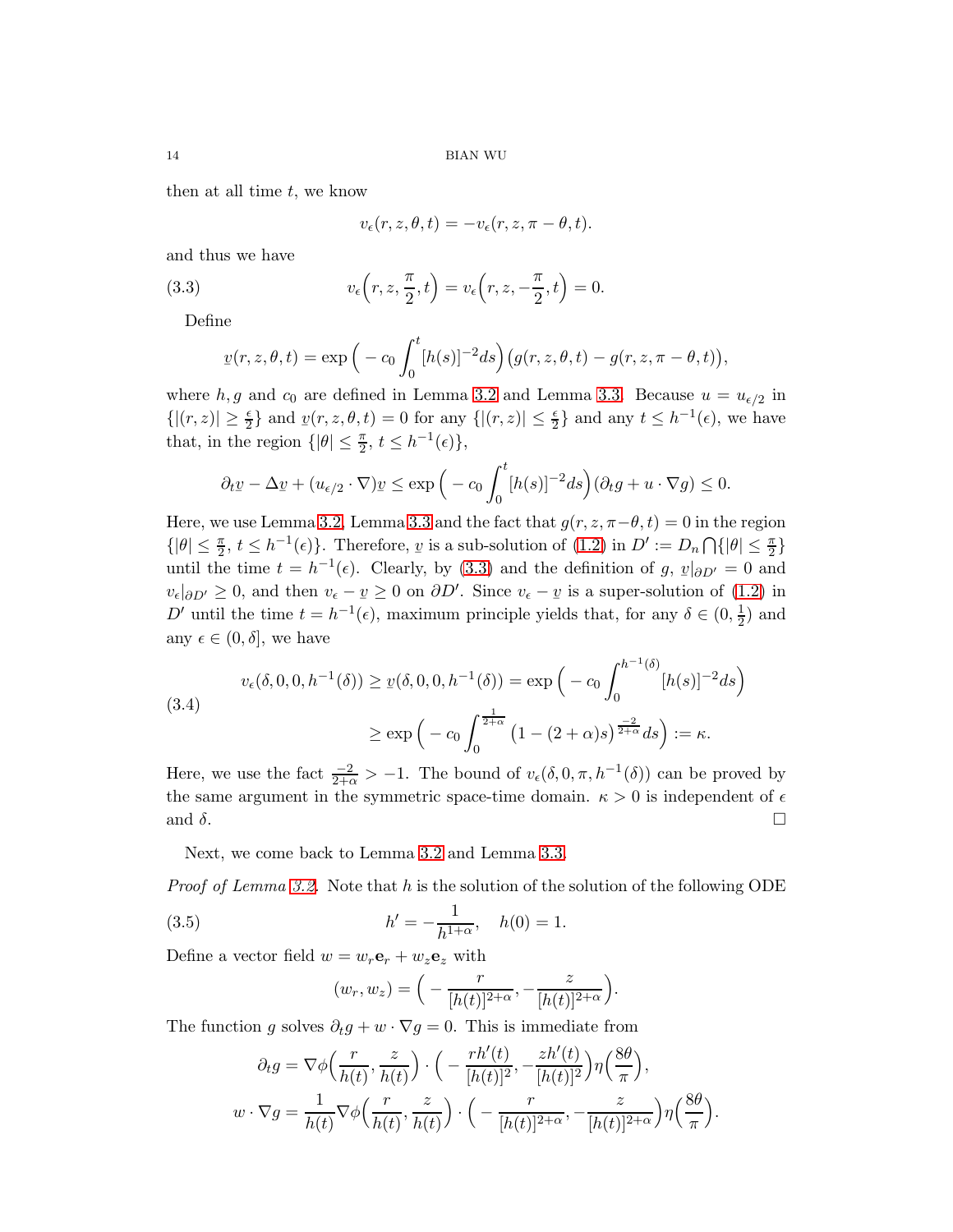To check the inequality  $\partial_t g + u \cdot \nabla g \leq 0$ . Equivalently, we need to verify

$$
(w - u) \cdot \nabla g \ge 0.
$$

Note that  $\eta \geq 0$ . By the definitions of w and g, it suffices to show

(3.6) 
$$
\left(\frac{(r,z)}{[h(t)]^{2+\alpha}} + (u_r, u_z)\right) \cdot (r - h(t), z) \ge 0
$$

in the region  $\{(r, z, t) | |(r - h(t), z)| \leq h(t)r_0\}$  where the support of g lies. Here, we use  $\eta' \leq 0$ .

Now we can impose our first condition  $r_0 < \frac{1}{4}$  $\frac{1}{4}$  to ensure that the space support of  $g(\cdot, \cdot, \theta, t)$  stays in the region  $\{(r, z) | -\frac{r}{2} \leq z \leq \frac{r}{2}\}$  $\frac{r}{2}$  for any  $t \in [0, \frac{1}{2+1}]$  $\frac{1}{2+\alpha}$ . As we computed in [\(2.5\)](#page-10-1), the velocity  $(u_r, u_z)$  in this region is given by

$$
\Big(-\frac{(r+z)^{n-3-\alpha}}{2r^{n-2}}-\frac{(r-z)^{n-3-\alpha}}{2r^{n-2}}, \frac{(r+z)^{n-3-\alpha}}{2r^{n-2}}-\frac{(r-z)^{n-3-\alpha}}{2r^{n-2}}\Big).
$$

By change of variable, it suffices to prove

$$
(3.7)
$$

<span id="page-14-0"></span>
$$
\[ (r,z) + \left( -\frac{(r+z)^{n-3-\alpha}}{2r^{n-2}} - \frac{(r-z)^{n-3-\alpha}}{2r^{n-2}}, \frac{(r+z)^{n-3-\alpha}}{2r^{n-2}} - \frac{(r-z)^{n-3-\alpha}}{2r^{n-2}} \right) \] \cdot (r-1,z) \ge 0
$$

in the region  $\{(r, z) | |(r - 1, z)| \le r_0\}$ . This is equivalent to proving that

$$
f(r,z) := -\frac{r-z-1}{2(r+z)^{\alpha+3-n}} - \frac{r+z-1}{2(r-z)^{\alpha+3-n}} + r^{n-1}(r-1) + z^2r^{n-2} \ge 0
$$

in the region  $\{(r, z) | |(r - 1, z)| \leq r_0\}$ . We can check by elementary computation that  $f$  achieves a local minimum at  $(1,0)$  with

$$
\partial_{rz}f(1,0) = 0,
$$
  
\n
$$
\partial_{rr}f(1,0) = 4 + 2\alpha > 0,
$$
  
\n
$$
\partial_{zz}f(1,0) = 2(n-2-\alpha) > 0.
$$

Therefore, we can choose  $r_0 > 0$  small enough to ensure [\(3.7\)](#page-14-0).

 $\Box$ 

*Proof of Lemma [3.3.](#page-12-2)* By scaling, it suffices to prove the following inequality

$$
(3.8) \t-\Delta \bar{g} \le c_0 \bar{g}
$$

for the function

$$
\bar{g}(r, z, \theta) := \eta \left( \frac{|(r-1, z)|}{r_0} \right) \eta \left( \frac{8\theta}{\pi} \right).
$$

Now fix

$$
\eta(s) := \begin{cases}\n0, & |s| \ge 1 \\
\exp\left(\frac{|s|}{|s|-1}\right), & \frac{1}{2} \le |s| < 1 \\
\text{any smooth even monotone extension,} & \frac{1}{4} \le |s| \le \frac{1}{2} \\
1 - s^2, & |s| \le \frac{1}{4}\n\end{cases}
$$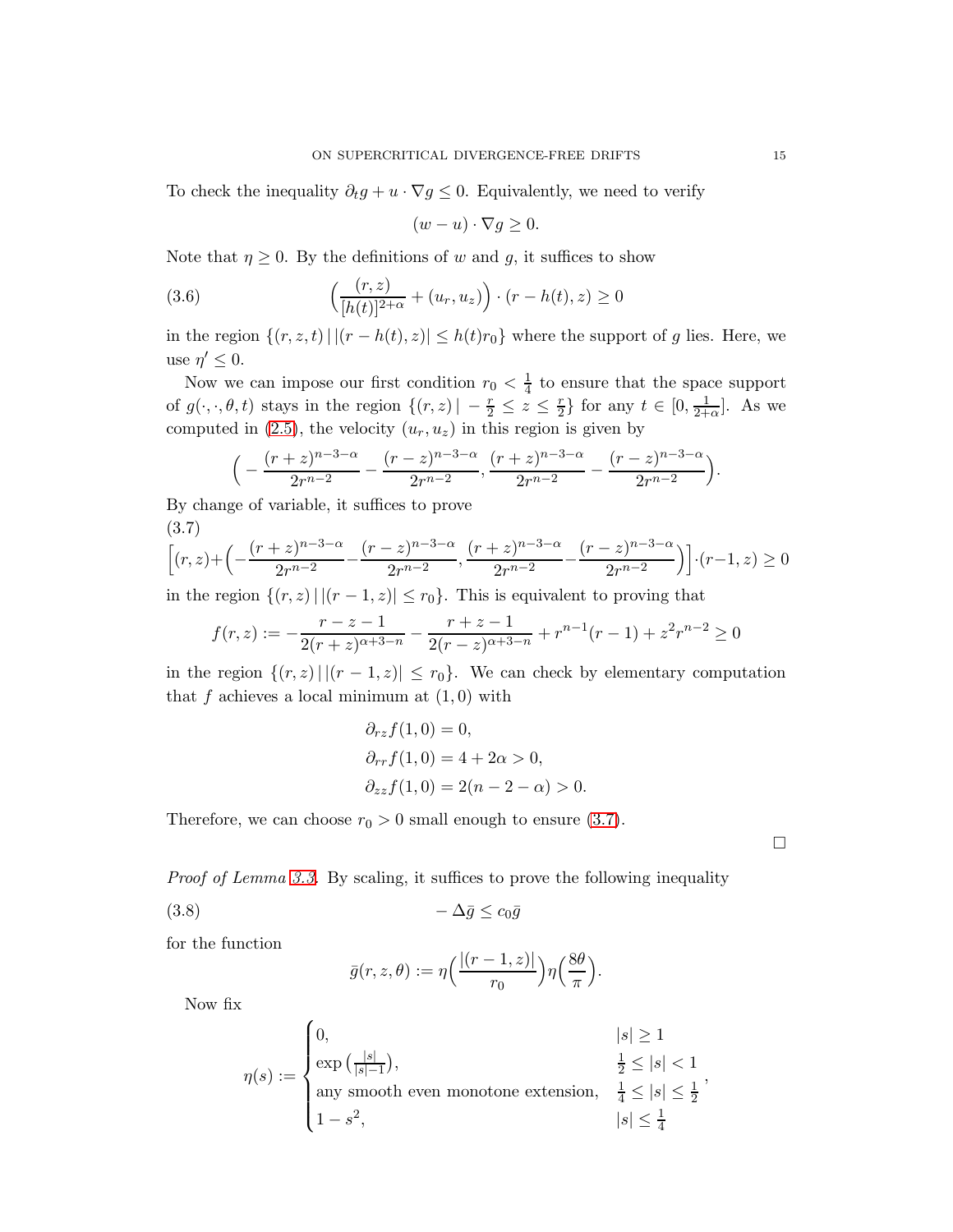Let  $\rho := \frac{|(r-1,z)|}{r_0}$ , then we compute

<span id="page-15-1"></span>(3.9)  
\n
$$
\Delta \bar{g} = \left(\partial_{rr} + \frac{n-2}{r} \partial_r + \frac{1}{r^2} \partial_{\theta\theta} + \frac{n-3}{r^2 \tan \theta} \partial_{\theta} + \partial_{zz}\right) \bar{g}
$$
\n
$$
= \frac{1}{r_0^2} \eta''(\rho) \eta \left(\frac{8\theta}{\pi}\right) + \frac{n-1}{r_0^2 \rho} \eta'(\rho) \eta \left(\frac{8\theta}{\pi}\right) - \frac{n-2}{r_0^2 r \rho} \eta'(\rho) \eta \left(\frac{8\theta}{\pi}\right)
$$
\n
$$
+ \frac{64}{\pi^2 r^2} \eta(\rho) \eta'' \left(\frac{8\theta}{\pi}\right) + \frac{8(n-3)}{\pi r^2 \tan \theta} \eta(\rho) \eta' \left(\frac{8\theta}{\pi}\right)
$$
\n
$$
\geq \frac{1}{r_0^2} \eta \left(\frac{8\theta}{\pi}\right) \left(\eta''(\rho) + \frac{n-1}{\rho} \eta'(\rho)\right) + \frac{64}{\pi^2 r^2} \eta(\rho) \left(\eta'' \left(\frac{8\theta}{\pi}\right) + \frac{\pi(n-3)}{8 \tan \theta} \eta' \left(\frac{8\theta}{\pi}\right)\right).
$$

Here we eliminate the third term in the second line of [\(3.9\)](#page-15-1), because  $-\eta', \eta \ge 0$  on  $[0,\infty).$ 

By the definition of  $\eta$ , we have that for  $\frac{1}{2} \leq s \leq 1$ , the following two terms are bounded from below for  $c_1 < 0$  small enough,

$$
\left(\eta''(s) + \frac{\pi(n-3)}{8\tan(\frac{\pi s}{8})}\eta'(s)\right)\frac{1}{\eta(s)} = \frac{1}{(s-1)^4} + \frac{2}{(s-1)^3} - \frac{\pi(n-3)}{8\tan(\frac{\pi s}{8})(s-1)^2} \ge c_1,
$$

$$
\left(\eta''(s) + \frac{n-1}{s}\eta'(s)\right)\frac{1}{\eta(s)} = \frac{1}{(s-1)^4} + \frac{2}{(s-1)^3} - \frac{n-1}{(s-1)^2s} \ge c_1.
$$

This is indeed true since the first terms on the right hand side dominate when s is close to 1.

The same lower bound is also true when  $|s| \leq \frac{1}{4}$ , i.e.

$$
\left(\eta''(s) + \frac{\pi(n-3)}{8\tan(\frac{\pi s}{8})}\eta'(s)\right)\frac{1}{\eta(s)} = \frac{-2}{1-s^2}\left(1 + \frac{2\pi(n-3)s}{8\tan(\frac{\pi s}{8})}\right) \ge c_1,
$$

$$
\left(\eta''(s) + \frac{n-1}{s}\eta'(s)\right)\frac{1}{\eta(s)} = \frac{-2n}{1-s^2} \ge c_1.
$$

In the region  $\frac{1}{4} \leq |s| \leq \frac{1}{2}$ , the same lower bound is also true, because  $\eta(s)$  is larger than a positive constant and  $|\eta''(s)|, |\frac{1}{s}|$  $\frac{1}{s}\eta'(s)$  are bounded.

Combining all these estimates with [\(3.9\)](#page-15-1), we have

$$
\Delta \bar{g} \ge \frac{c_1}{r_0^2} \eta \left(\frac{8\theta}{\pi}\right) \eta(\rho) + \frac{64c_1}{\pi^2 r^2} \eta \left(\frac{8\theta}{\pi}\right) \eta(\rho) = \left(\frac{c_1}{r_0^2} + \frac{64c_1}{\pi^2 r^2}\right) \bar{g}.
$$

<span id="page-15-0"></span>The proof is complete.  $\Box$ 

## 4. A parabolic toy model for the Navier-Stokes equations

In this section, we give the proof of Theorem [1.8.](#page-6-1) Its difference from Theorem [1.2](#page-3-1) is that we need a drift  $u \in L_t^q H_x^1(B \times [0,T])$  for  $1 \le q < \frac{2(2+\alpha)}{2\alpha+1}$ . To achieve this goal, we will do some space-time truncation to get a time-dependent drift  $u$ .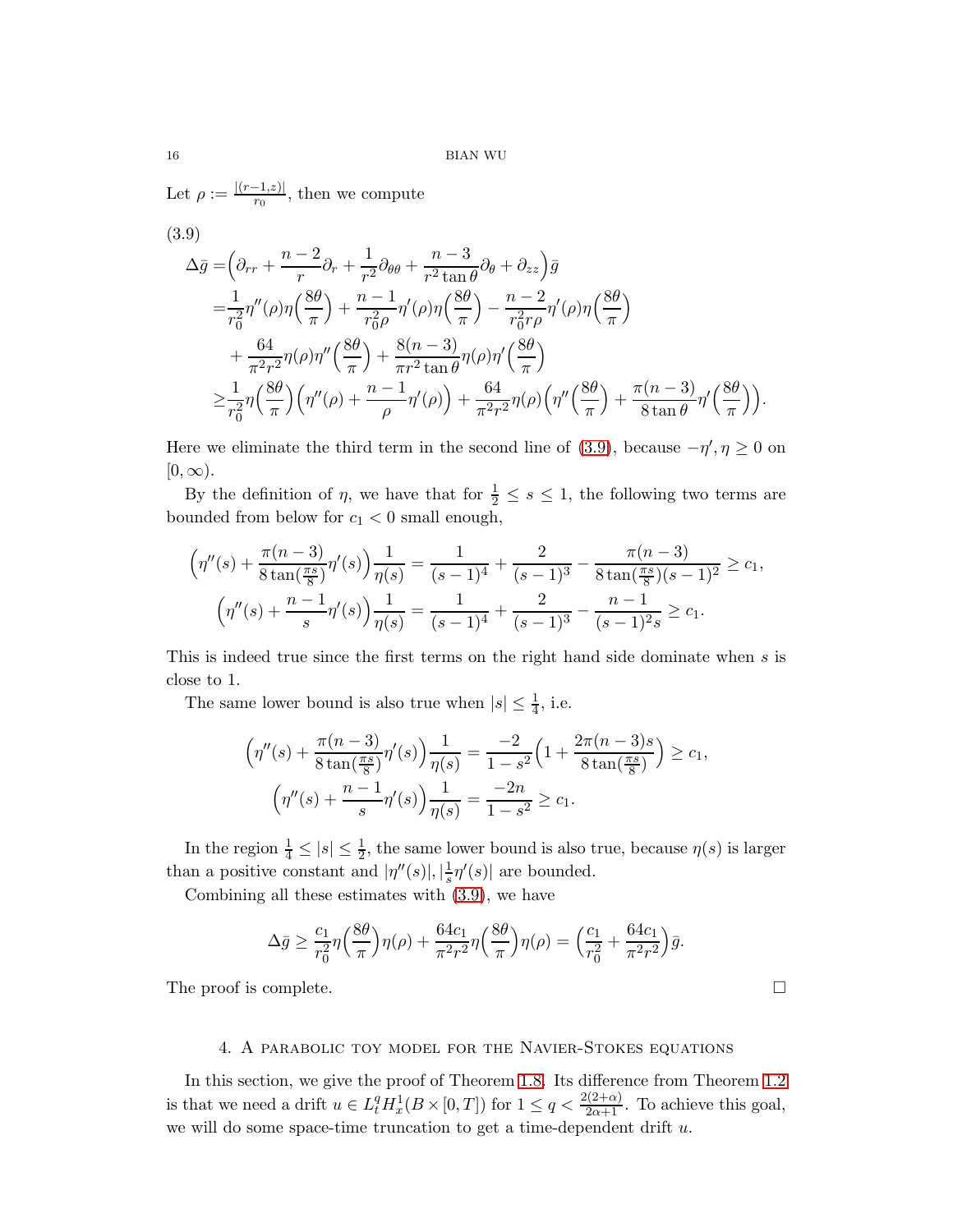For [\(1.2\)](#page-1-0) in dimension  $n = 3$ , we have constructed the drift  $\bar{u} := (\bar{u}_r, \bar{u}_z, 0) \in$  $L^{3-\lambda}(\mathbb{R}^3)$  with

$$
(\bar{u}_r, \bar{u}_z) = \begin{cases} (0, -\frac{1}{1-\alpha}), & 0 \le \frac{3r}{4} \le -z \\ \text{interpolation region}, & \frac{r}{2} \le -z \le \frac{3r}{4} \\ (-\frac{(r+z)^{-\alpha}}{2r} - \frac{(r-z)^{-\alpha}}{2r}, \frac{(r+z)^{-\alpha}}{2r} - \frac{(r-z)^{-\alpha}}{2r}), & -\frac{r}{2} \le z \le \frac{r}{2} \\ \text{interpolation region}, & \frac{r}{2} \le z \le \frac{3r}{4} \\ (0, \frac{1}{1-\alpha}), & 0 \le \frac{3r}{4} \le z \end{cases}
$$

from its generalized function  $\bar{\Psi} = \Psi$ , defined in Lemma [2.2](#page-9-0) with  $n = 3$ . To compensate the term  $2r^{-1}\partial_r v$  in the toy model of the axis-symmetric Navier-Stokes equations [\(1.10\)](#page-6-2), define another generalized stream function  $\Phi_0: D \to \mathbb{R}$  by

$$
\Phi_0(r,z) = \begin{cases}\n-r^2, & 0 \le \frac{3r}{4} \le -z \\
-r^2 \varrho(\frac{-4z-2r}{r}) + 2z \varrho(\frac{3r+4z}{r}), & \frac{r}{2} \le -z \le \frac{3r}{4} \\
2z, & -\frac{r}{2} \le z \le \frac{r}{2} \\
r^2 \varrho(\frac{4z-2r}{r}) + 2z \varrho(\frac{3r-4z}{r}), & \frac{r}{2} \le z \le \frac{3r}{4} \\
r^2, & 0 \le \frac{3r}{4} \le z\n\end{cases}
$$

and extend it outside D smoothly with exponential decay.

Now we do space-time truncation such that the drift belongs to the natural energy space of the Navier-Stokes equations. Define a cutoff function

$$
\bar{\varrho}(r,t):=\varrho\Big(\frac{8r}{h(t)}-1\Big),
$$

where  $\varrho$  and h are defined in Lemma [2.2](#page-9-0) and Lemma [3.2](#page-12-0) respectively. Define

<span id="page-16-3"></span>(4.1) Φ := (Φ<sup>0</sup> + Ψ)¯ ¯ ̺

and  $\tilde{u} := (\tilde{u}_r, \tilde{u}_z, 0)$  via  $(\tilde{u}_r, \tilde{u}_z) = \left(-\frac{\partial_z \Phi}{r^{n-2}}, \frac{\partial_r \Phi}{r^{n-2}}\right)$ . Using the same argument in the proof of Lemma [2.2,](#page-9-0) one can check  $\tilde{u} \in L_t^{\infty} L_x^{3-\lambda}(\mathbb{R}^3)$ . And direct computations verify  $\tilde{u} \in L_t^q H_x^1(\mathbb{R}^3)$  with  $1 \le q < \frac{2(2+\alpha)}{2\alpha+1}$  for  $\alpha > 0$  small enough.

As in Corollary [2.3,](#page-10-2) we do space truncation to get smooth drifts  $\{\Phi_{0,\epsilon}\}_{{\epsilon}>0}$ . Then

<span id="page-16-0"></span>(4.2) 
$$
\Phi_{\epsilon} := (\Phi_{0,\epsilon} + \bar{\Psi}_{\epsilon})\bar{\varrho}
$$

gives a smooth time-dependent drift  $\tilde{u}_{\epsilon} := (\tilde{u}_{r,\epsilon}, \tilde{u}_{z,\epsilon}, 0)$  via  $(\tilde{u}_{r,\epsilon}, \tilde{u}_{z,\epsilon}) = \left(-\frac{\partial_z \Phi_{\epsilon}}{r^{n-2}}, \frac{\partial_r \Phi_{\epsilon}}{r^{n-2}}\right)$ . Here,  $\bar{\Psi}_{\epsilon} = \Psi_{\epsilon}$  is defined in Corollary [2.3](#page-10-2) with  $n = 3$ . The velocity field  $\tilde{u}_{\epsilon}$  satisfies

<span id="page-16-2"></span>(4.3) 
$$
\tilde{u}_{\epsilon} = \bar{u} + \left( -\frac{2}{r}, 0 \right) \text{ for } -\frac{r}{2} \le z \le \frac{r}{2}, r \ge \frac{h(t)}{4}.
$$

<span id="page-16-1"></span>In this setting, the following theorem is an analogue of Theorem [3.1.](#page-10-3)

**Theorem 4.1.** *Given any*  $\lambda \in (0,1)$  *and any*  $\alpha \in (0, \frac{\lambda}{3-1})$  $\frac{\lambda}{3-\lambda}$ )*, there exist initial data*  $v_0 \in C_c^{\infty}(D_3)$  with  $||v_0||_{C^2(D_3)} \leq C$ , and  $\kappa > 0$  which satisfy the following property. *For any*  $\delta \in (0, \frac{1}{2})$  $\frac{1}{2}$ ) and any  $\epsilon \in (0, \delta]$ *, for the drift*  $\tilde{u}_{\epsilon/2}$  given by [\(4.2\)](#page-16-0)*, the unique*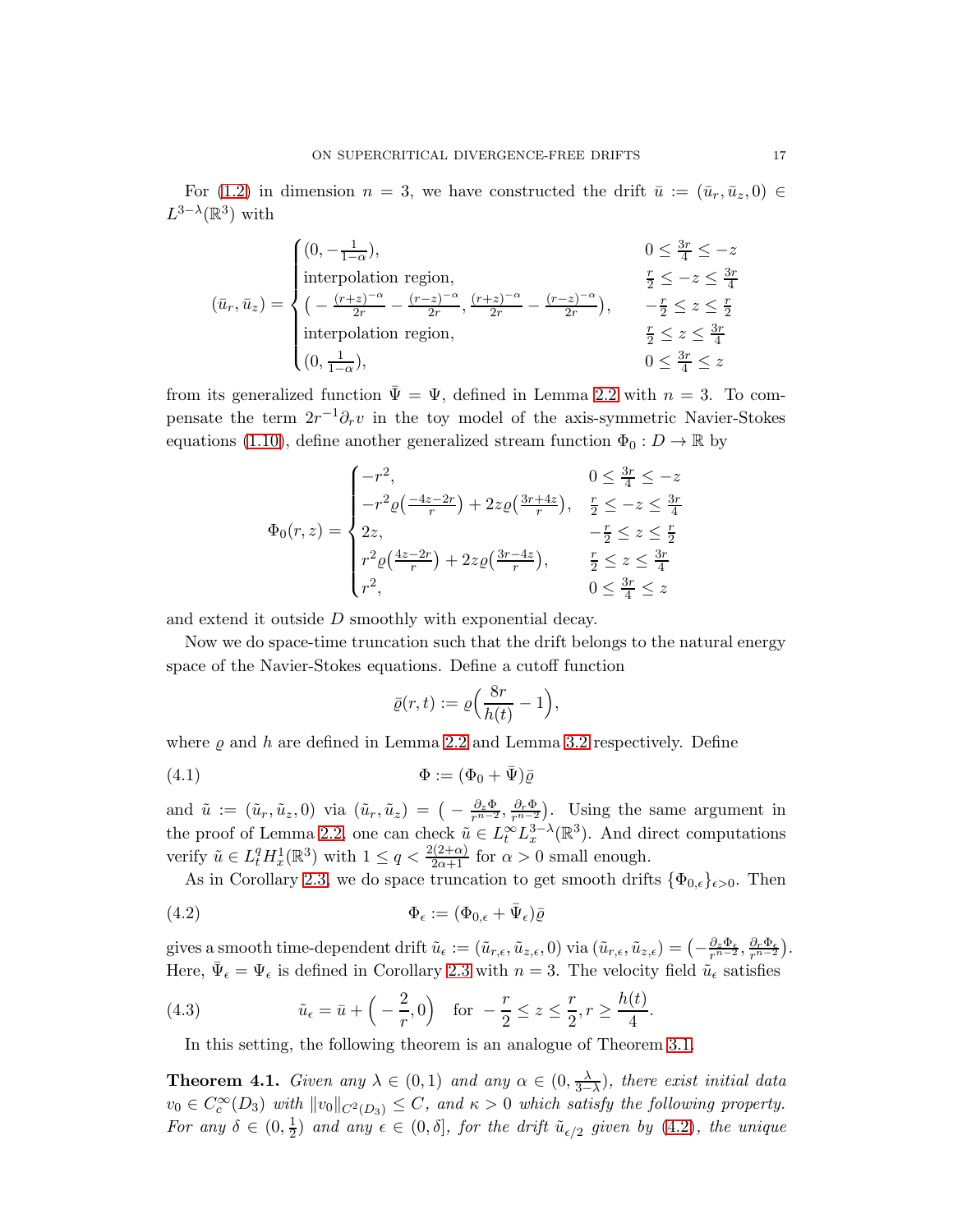*classical solution*  $v_{\epsilon}$  *of* [\(1.10\)](#page-6-2) *in the space-time domain*  $D_3 \times [0, \frac{1}{2+1}]$  $\frac{1}{2+\alpha}$  *with initial data* v<sup>0</sup> *and zero boundary condition satisfies*

$$
v_{\epsilon} \left( \delta, 0, 0, \frac{1 - \delta^{2+\alpha}}{2+\alpha} \right) \geq \kappa, \quad v_{\epsilon} \left( \delta, 0, \pi, \frac{1 - \delta^{2+\alpha}}{2+\alpha} \right) \leq -\kappa,
$$

*and*

$$
v_{\epsilon}(r, z, \theta, t) \ge 0 \quad \text{for } |\theta| \le \frac{\pi}{2},
$$
  

$$
v_{\epsilon}(r, z, \theta, t) \le 0 \quad \text{for } \frac{\pi}{2} \le \theta \le \frac{3\pi}{2}
$$

.

*Here, C is absolute.*  $\kappa$  *is independent of*  $\epsilon$  *and*  $\delta$ *, but depends on*  $\lambda$  *and*  $v_0$ *.* 

The proofs of Theorem [1.8](#page-6-1) and Theorem [4.1](#page-16-1) are essentially the same argument in the previous section with the following two facts. The first fact is that, from [\(4.3\)](#page-16-2), in the region  $\{(r, z, \theta, t) \in D_3 \times [0, \frac{1}{2+1}\}]$  $\frac{1}{2+\alpha}$ ] |  $-\frac{r}{2} \leq z \leq \frac{r}{2}$  $\frac{r}{2}, r \geq \frac{h(t)}{4}$  $\left\{\frac{u}{4}\right\}$ , [\(1.2\)](#page-1-0) with the drift u given by Lemma [2.2](#page-9-0) is identical to  $(1.10)$  with the drift  $\tilde{u}$  given by  $(4.1)$ . The second fact is that the effective dynamics we rely on to prove Theorem [3.1](#page-10-3) and Theorem [1.2](#page-3-1) exactly lies in this region.

## 5. The elliptic case

<span id="page-17-0"></span>We consider the elliptic equation [\(1.6\)](#page-4-0) in the unit ball  $B_1(0, \mathbb{R}^n) \subset \mathbb{R}^n$ . We use the stochastic formulation of [\(1.6\)](#page-4-0) to prove the loss of continuity. Similar idea has been used by Seregin, Silvestre, Šverák and Zlatoš  $[27]$  to prove the loss of continuity for a supercritical drift  $u \in L^1$  in dimension  $n = 3$ . For some technical convenience, we work with Cartesian coordinate system in this section. The main result of this section is as follows.

<span id="page-17-1"></span>**Theorem 5.1.** *There exist absolute constants*  $C, \alpha_0 > 0$  *and another constant*  $\kappa > 0$ *with the following property. For any*  $\lambda \in (0, n-1)$ *, any*  $\alpha \in (0, \alpha_0)$ *, any*  $\delta \in (0, 1)$ *and any*  $\epsilon \in (0, \frac{\delta}{2})$  $\frac{\partial}{\partial x^2}$ , consider the elliptic equation [\(1.6\)](#page-4-0) with the drift  $Cu_{\epsilon}$  in the unit *ball with the following smooth boundary condition*  $\gamma : \partial B_1(0, \mathbb{R}^n) \to \mathbb{R}$ ,

$$
\gamma(x) = \begin{cases} 1, & x_2 > \frac{1}{2} \\ \text{smooth extension which is odd and monotone in } x_2, & x_2 \in \left(-\frac{1}{2}, \frac{1}{2}\right) \\ -1, & x_2 < -\frac{1}{2} \end{cases}
$$

*then the unique classical solution*  $v_{\epsilon}$  *of this elliptic equation satisfies* 

$$
v_{\epsilon}(0,\delta,0,\ldots,0)\geq\kappa
$$

*and*

$$
v_{\epsilon}(x) \ge 0, \quad \text{for } x \text{ with } x_2 \ge 0.
$$

*Here,*  $u_{\epsilon}$  *is given by Corollary* [2.3](#page-10-2) *and*  $\kappa > 0$  *is independent of*  $\epsilon$  *and*  $\delta$ *.*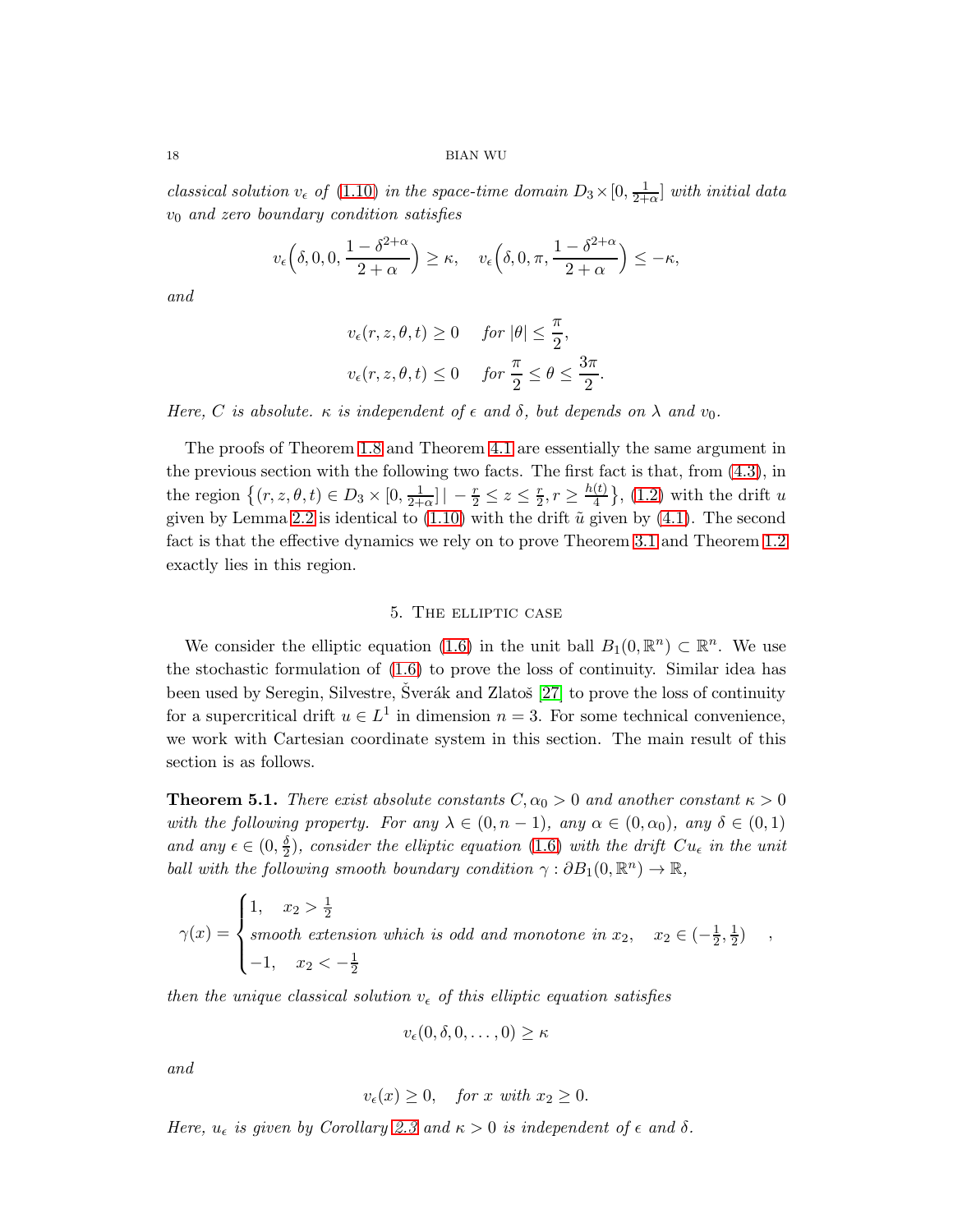<span id="page-18-0"></span>To prove Theorem [1.7,](#page-4-2) one just needs to follow the proof of Theorem [1.2](#page-3-1) line by line, with the help of Theorem [5.1.](#page-17-1) To prove Theorem [5.1,](#page-17-1) we need the following technical lemma.

**Lemma 5.2.** *There exist absolute constants*  $\nu_0, \alpha_0 \in (0,1)$  *with the following property. For any*  $\mu > 0$ ,  $l \in (0, 1)$ ,  $\nu \in (0, \nu_0]$ ,  $C > 0$  *and*  $a > 0$ , *define* 

$$
\Sigma_{\nu,\mu} := \left\{ (x_1, x_2, \dots, x_n) \in \mathbb{R}^n \, \Big| \, x_2 \in \left[ \frac{\mu}{2}, 2\mu \right], \max \left\{ |x_1|, |x_3|, \dots, |x_n| \right\} \le \nu x_2 \right\}
$$

*and*

$$
\Gamma_{\nu,\mu} := \left\{ (x_1, x_2, \dots, x_n) \in \Sigma_{\nu,\mu} \, \middle| \, x_2 = 2\mu \right\},
$$
  
\n
$$
S_{\nu,\mu,l} := \left\{ (x_1, x_2, \dots, x_n) \in \mathbb{R}^n \, \middle| \, x_2 = \mu, \max \left\{ |x_1|, |x_3|, \dots, |x_n| \right\} \le l\nu\mu \right\}.
$$

*Suppose we have two continuous functions*  $\rho : [0, a] \to \Sigma_{\nu,\mu}$ ,  $b : [0, a] \to \mathbb{R}^n$  *and for any*  $t \in [0, a]$ ,

<span id="page-18-2"></span>(5.1) 
$$
\rho(t) = \rho(0) - C \int_0^t u(\rho(s))ds + b(t) - b(0),
$$

(5.2) 
$$
\sup_{t} |b(t) - b(0)| \leq \frac{(1 - l)\nu\mu}{8}.
$$

*Moreover, suppose* ρ *satisfies*

$$
\rho(0) \in S_{\nu,\mu,l},
$$
  

$$
\rho(a) \in \partial \Sigma_{\nu,\mu},
$$

*then*  $\rho(a) \in \Gamma_{\nu,\mu}$ *. Here, u is given by Lemma [2.2.](#page-9-0)* 

Now we can prove Theorem [5.1](#page-17-1) from the viewpoint of Brownian motion with drifts.

*Proof of Theorem [5.1.](#page-17-1)* Consider the elliptic equations with regularized drifts  $u_{\epsilon}$ 

(5.3) 
$$
-\Delta v_{\epsilon} + C(u_{\epsilon} \cdot \nabla)v_{\epsilon} = 0
$$

with the boundary condition  $v_{\epsilon}|_{\partial B_1(0,\mathbb{R}^n)} = \gamma$ . Let  $(\Theta, \mathcal{F}, \mathbb{P})$  be a probability space and  ${B_t}_{t\geq0}$  be a *n*-dimensional Brownian motion. For any  $x \in B_1(0,\mathbb{R}^n)$ , let  $\{X^{x,\epsilon}_t$  $\{x, e\}$ <sub>t</sub> $\}$ <sub>t</sub> $\geq$ <sub>0</sub> be the stochastic process given by the stochastic differential equation

<span id="page-18-1"></span>(5.4) 
$$
dX_t^{x,\epsilon} = -Cu_{\epsilon}(X_t^{x,\epsilon})dt + dB_t,
$$

$$
(5.5) \t\t X_0^{x,\epsilon} = x.
$$

The solution of the stochastic differential equation is given by

$$
X_t^{x,\epsilon} = X_0^{x,\epsilon} - \int_0^t Cu_{\epsilon}(X_s^{x,\epsilon})ds + B_t.
$$

Define two stopping time  $\tau$  and  $\vartheta$  by

$$
\tau := \inf\{t \ge 0 \mid X_t^{x,\epsilon} \in \partial B_1(0,\mathbb{R}^n)\},
$$
  

$$
\vartheta := \inf\{t \ge 0 \mid X_t^{x,\epsilon} \in \partial B_1(0,\mathbb{R}^n), X_t^{x,\epsilon} \cdot \mathbf{e}_2 \le 0\}.
$$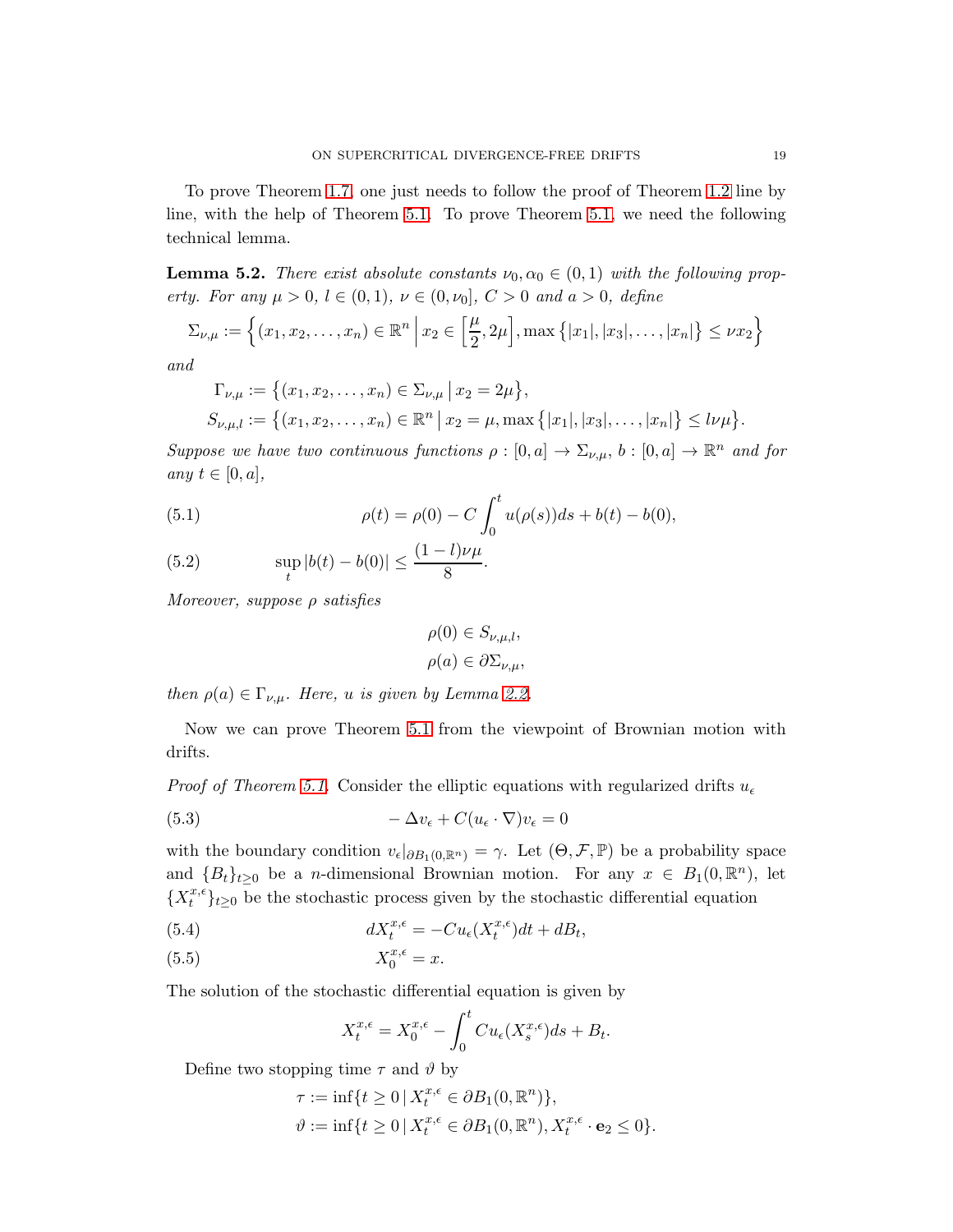Note that  $\mathbb{P}(\tau < \infty) = 1$ . By Theorem 9.2.13 of [\[25\]](#page-24-16), we know the solution  $v_{\epsilon}$  is given by

(5.6) 
$$
v_{\epsilon}(x) = \mathbb{E}[\gamma(X_{\tau}^{x,\epsilon})] = \int_{A} \gamma(X_{\tau}^{x,\epsilon}) d\mathbb{P} + \int_{A^c} \gamma(X_{\tau}^{x,\epsilon}) d\mathbb{P},
$$

where

<span id="page-19-0"></span>
$$
A := \{ \omega \in \Theta \, | \, X_t^{x,\epsilon}(\omega) \cdot \mathbf{e}_2 > 0 \text{ for any } t \in [0, \tau(\omega)] \}.
$$

If  $x_2 > 0$ , let  $\tilde{x} := X_{\vartheta}^{x,\epsilon}$  $x_i^{\alpha,\epsilon}$ . For any  $\omega \in A^c$ ,  $\vartheta(\omega) < \infty$  and  $\tilde{x}_2 = 0$ . We can deduce

<span id="page-19-1"></span>(5.7) 
$$
\int_{A^c} \gamma(X_{\tau}^{x,\epsilon}) d\mathbb{P} = \int_{A^c} \gamma(X_{\tau-\vartheta}^{\tilde{x},\epsilon}) d\mathbb{P} = 0,
$$

because the symmetry of  $u_{\epsilon}$  with respect to  $x_2 = 0$  and the oddness of  $\gamma$  in  $x_2$ . Here we also use that Brownian motion has independent increments.

Fix a small number  $\nu \in (0, \nu_0)$ , where  $\nu_0$  is given in Lemma [5.2.](#page-18-0) For any  $y =$  $(y_1, y_2, \ldots, y_n) \in B_1(0, \mathbb{R}^n)$  with  $y_2 > 0$ , we introduce more convenient notations for the sets defined in Lemma [5.2](#page-18-0)

$$
\begin{aligned} \Sigma_y&:=\Sigma_{\nu y_2^{\alpha/4},y_2},\\ \Gamma_y&:=\Gamma_{\nu y_2^{\alpha/4},y_2},\\ S_y&:=S_{\nu y_2^{\alpha/4},y_2,2^{-\alpha/4}}. \end{aligned}
$$

Note that  $\Gamma_y = S_{2y}$ .

**Claim 1:** There exist absolute constants  $C, C_1 > 0$  with the following property. For any  $y \in B_1(0, \mathbb{R}^n)$  with  $y_2 \in [2\epsilon, 1]$  and  $y \in S_y$ , the solution  $X_t^{y,\epsilon}$  $t^{y,\epsilon}$  of [\(5.4\)](#page-18-1) with drift  $Cu_{\epsilon}$  satisfies

(5.8) 
$$
\mathbb{P}(X_{\sigma}^{y,\epsilon} \in \Gamma_y \cup \partial B_1(0,\mathbb{R}^n)) \ge 1 - \frac{4n}{\sqrt{2\pi}} \exp(-C_1 y_2^{-\alpha/2}) \ge \frac{1}{2},
$$

where the stopping time  $\sigma$  is defined by

$$
\sigma := \inf\{t \ge 0 \,|\, X_t^{y,\epsilon} \in \partial(B_1(0,\mathbb{R}^n) \cap \Sigma_y)\}.
$$

Since  $\tau$  and  $\sigma$  are almost surely finite, we only need to look at those occurences for which  $\tau$  and  $\sigma$  are finite. With the help of Claim 1, we can estimate the value  $v_{\epsilon}(p)$  for a fixed point  $p \in B_1(0, \mathbb{R}^n)$  with  $p_2 \geq 2\epsilon$  and  $p_i = 0$  for  $i \neq 2$  from [\(5.6\)](#page-19-0). It suffices to estimate  $\mathbb{E}[\gamma(X_{\tau}^{p,\epsilon})]$ . Since the Brownian motion trajectory is almost surely continuous and  $u_{\epsilon}$  is bounded, the function  $t \to X_t^{p,\epsilon}$  $t^{p,\epsilon}$  is almost surely continuous. Define  $F(\omega) := \{X_s^{p,\epsilon}(\omega), s \in [0, \tau(\omega)]\}$ . Consider the sets  $\Sigma_{2^k p}$  for  $1 \leq k \leq k_0$ , where  $k_0 := \lfloor -\log_2(p_2) \rfloor$ . Let

$$
D := \{ \omega \in \Theta \, | \, \forall \, k \text{ with } S_{2^k p} \cap F(\omega) \neq \emptyset, t \to X_t^{p,\epsilon} \text{ exits } \Sigma_{2^k p} \text{ from } \Gamma_{2^k p} \}.
$$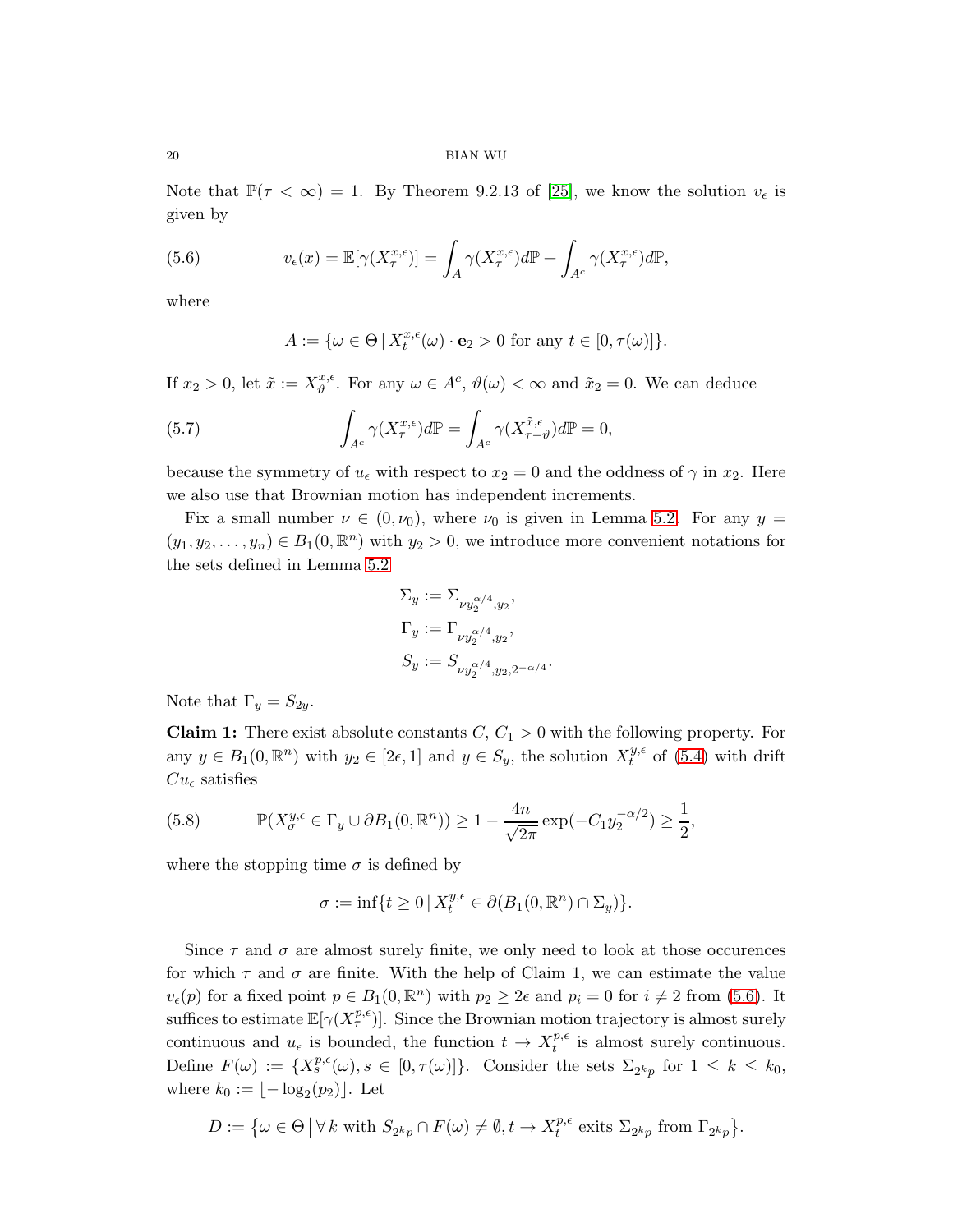By Claim 1, we have

$$
\mathbb{P}(D) \ge \prod_{k=1}^{k_0} \left( 1 - \frac{4n}{\sqrt{2\pi}} \exp\left( -C_1 (p_2 2^k)^{-\alpha/2} \right) \right)
$$
  
\n
$$
\ge \prod_{k=1-k_0}^{0} \left( 1 - \frac{4n}{\sqrt{2\pi}} \exp\left( -C_1 2^{-k\alpha/2} \right) \right)
$$
  
\n
$$
\ge \prod_{k=0}^{\infty} \left( 1 - \frac{4n}{\sqrt{2\pi}} \exp\left( -C_1 2^{k\alpha/2} \right) \right)
$$
  
\n
$$
\ge \kappa > 0.
$$

Here,  $\kappa > 0$  is independent of  $\epsilon > 0$  and  $p_2 \in [2\epsilon, 1]$ .

Since  $\Gamma_{2^kp} = S_{2^{k+1}p}$  and  $p \in S_p$ , for any  $\omega \in D$ ,  $X_t^{p,q}$  $t^{p,\epsilon}(\omega)$  is a trajectory which exits  $B_1(0, \mathbb{R}^n)$  from the part  $\{x \in \partial B_1(0, \mathbb{R}^n) \mid x_2 > \frac{1}{2}\}$  $\frac{1}{2}$ , i.e. for all  $\omega \in D$ , we have  $X^{p,\epsilon}_{\tau(\cdot)}$  $\frac{p,\epsilon}{\tau(\omega)}(\omega) \cdot \mathbf{e}_2 > \frac{1}{2}$  $\frac{1}{2}$ . From [\(5.6\)](#page-19-0) and [\(5.7\)](#page-19-1),

$$
v_{\epsilon}(p) = \mathbb{E}[\gamma(X_{\tau}^{p,\epsilon})] = \int_{A} \gamma(X_{\tau}^{p,\epsilon}) d\mathbb{P} \ge \int_{D} \gamma(X_{\tau}^{p,\epsilon}) d\mathbb{P} \ge \kappa.
$$

Here, we have the following picture: For those occurences  $\omega \in D$ ,  $\gamma(X_{\tau(\omega)}^{p,\epsilon})$  $T^{p,\epsilon}_{\tau(\omega)}(\omega))=1.$ For  $\omega \in A$ ,  $\gamma(X_{\tau(\omega)}^{p,\epsilon})$  $(\tau(\omega)) \geq 0$ . Both follow from the definition of  $\gamma$ . Finally, we conclude that  $v_{\epsilon}(p) \geq \kappa$  for any  $p \in B_1(0, \mathbb{R}^n)$  with  $p_2 \in [2\epsilon, 1]$  and  $p_i = 0, i \neq 2$ .

The fact that  $v_{\epsilon}(x) \ge 0$  for  $x \in B_1(0, \mathbb{R}^n)$  with  $x_2 \ge 0$  follows from maximum principle and symmetry of  $\gamma$ .

*Proof of Claim 1.* For 1-dimensional Brownian motion  $B_t^1$ , by reflection principle, we have for any  $a > 0$  and any  $t > 0$ 

$$
\mathbb{P}\Big(\sup_{0\leq s\leq t} B_s^1 \geq a\Big) = 2\mathbb{P}\Big(B_t^1 \geq a\Big),\,
$$

then

$$
\mathbb{P}\Big(\sup_{0\leq s\leq t}|B_s^1|\geq a\Big)\leq \mathbb{P}\Big(\sup_{0\leq s\leq t}B_s^1\geq a\Big)+\mathbb{P}\Big(\inf_{0\leq s\leq t}B_s^1\leq -a\Big)
$$

$$
=4\mathbb{P}\Big(B_t^1\geq a\Big)=\frac{4}{\sqrt{2\pi t}}\int_a^\infty \exp\Big(-\frac{s^2}{2t}\Big)ds.
$$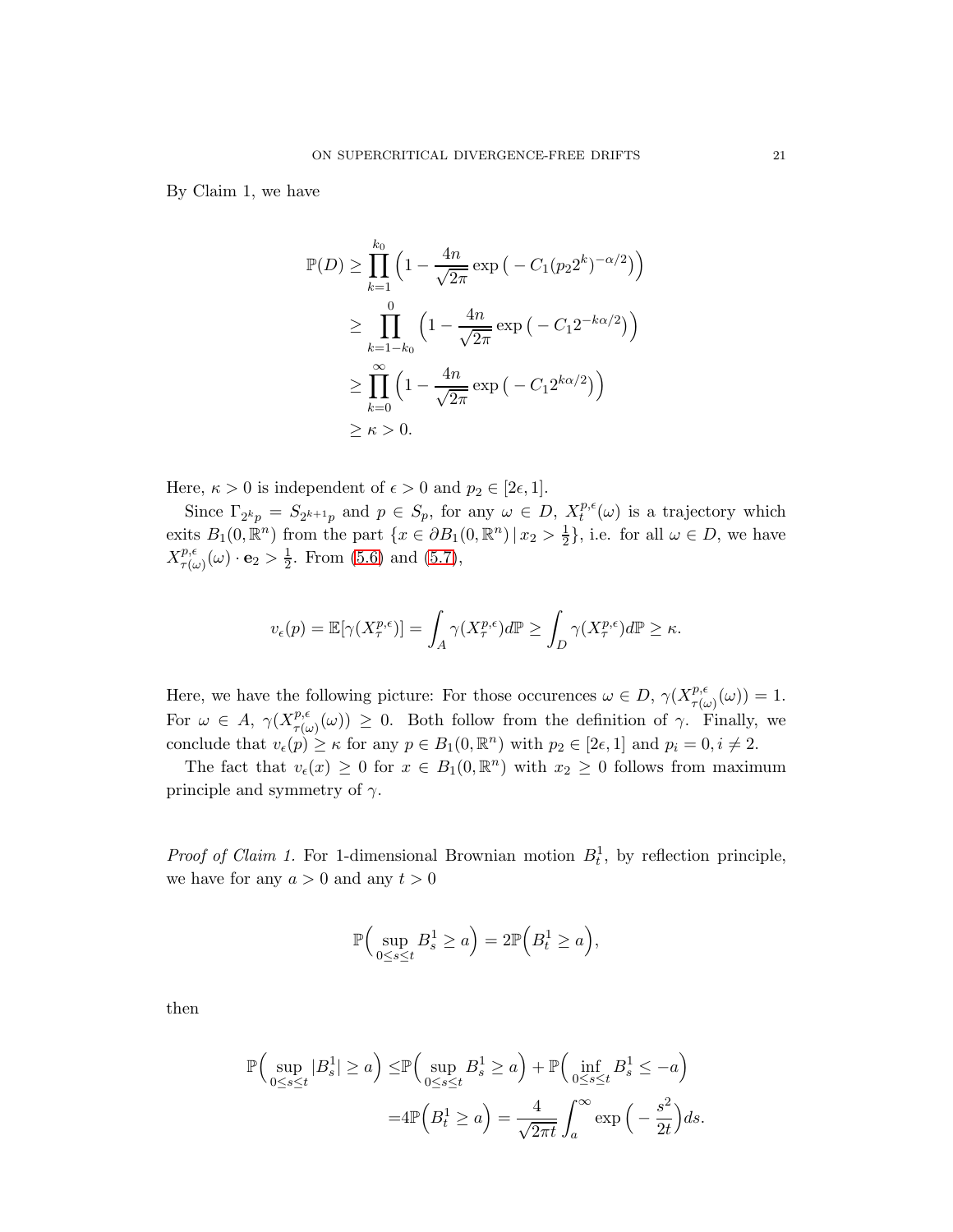For *n*-dimensional Brownian motion  $B_t$  and  $(nt)^{-\frac{1}{2}}a \geq 1$ ,

$$
\mathbb{P}\Big(\sup_{0\leq s\leq t}|B_s|\geq a\Big)\leq \sum_{i=1}^n \mathbb{P}\Big(\sup_{0\leq s\leq t}|B_s^i|\geq \frac{a}{\sqrt{n}}\Big)
$$

$$
\leq \frac{4n}{\sqrt{2\pi t}}\int_{n^{-1/2}a}^{\infty} \exp\Big(-\frac{s^2}{2t}\Big)ds
$$

$$
=\frac{4n}{\sqrt{2\pi}}\int_{(nt)^{-1/2}a}^{\infty} \exp\Big(-\frac{\zeta^2}{2}\Big) d\zeta
$$

$$
\leq \frac{4n}{\sqrt{2\pi}} \exp\Big(-\frac{a^2}{2nt}\Big).
$$

Hence for any  $t > 0$  and any  $a > 0$ ,

<span id="page-21-0"></span>
$$
\mathbb{P}\Big(\sup_{0\leq s\leq t}|B_s|\leq a\Big)\geq 1-\frac{4n}{\sqrt{2\pi}}\exp\Big(-\frac{a^2}{2nt}\Big).
$$

Consider the case  $\Sigma_y \subset B_1(0, \mathbb{R}^n)$ . For those trajectories  $B_t(\omega)$  with

(5.9) 
$$
\sup_{0 \le s \le y_2^{2+\alpha}} |B_s(\omega)| \le \frac{(1 - 2^{-\alpha/4})\nu y_2^{\alpha/4 + 1}}{8},
$$

we can choose  $C > 0$  big enough such that  $t \to X_t^{y,\epsilon}$  $t^{y,\epsilon}(\omega)$  must exit  $\Sigma_y$  at some time  $\sigma(\omega) \in (0, C_0^{-1} y_2^{2+\alpha})$  with  $C_0 > 0$  to be determined, because  $u_{\epsilon} \cdot \mathbf{e}_2 \sim y_2^{-(1+\alpha)}$  in  $\Sigma_y$ , from the definition of the velocity field  $Cu_{\epsilon}$ . Since  $y \in S_y$  and  $u = u_{\epsilon}$  in  $\Sigma_y$ , we can apply Lemma [5.2](#page-18-0) and we can deduce  $X_{\sigma(i)}^{y,\epsilon}$  $\sigma(\omega)$  ( $\omega$ )  $\in \Gamma_y$ . This leads to

$$
\mathbb{P}\big(X_{\sigma}^{y,\epsilon}\in\Gamma_y\big)\geq 1-\frac{4n}{\sqrt{2\pi}}\exp\big(-C_1y_2^{-\alpha/2}\big),\quad C_1:=\frac{C_0(1-2^{-\alpha/4})^2\nu^2}{32n}.
$$

We can choose  $C_0 > 0$  such that  $\mathbb{P}(X_{\sigma}^{y,\epsilon} \in \Gamma_y) \geq \frac{1}{2}$  for any  $y_2 \in [2\epsilon, 1]$ .

For the case where  $\Sigma_y$  is not a subset of  $B_1(0, \mathbb{R}^n)$ , the trajectory  $t \to X_t^{y,\epsilon}$  $t^{y,\epsilon}(\omega)$ with [\(5.9\)](#page-21-0) must exit  $\Sigma_y \cap B_1(0, \mathbb{R}^n)$  no later than the time when it exits  $\Sigma_y$ . The probability of exiting  $\Sigma_y \cap B_1(0, \mathbb{R}^n)$  through  $\partial(\Sigma_y \cap B_1(0, \mathbb{R}^n)) \setminus (\Gamma_y \cup \partial B_1(0, \mathbb{R}^n))$ is smaller than  $\frac{4n}{\sqrt{2}}$  $\frac{n}{2\pi} \exp\left(-C_1 y_2^{-\alpha/2}\right)$ . This concludes the proof of Claim 1.  $\Box$ 

 $\Box$ 

Finally, we prove Lemma [5.2.](#page-18-0)

*Proof of Lemma [5.2.](#page-18-0)* For any  $i \in \{1, 3, 4, \ldots, n\}$ , define

$$
\Gamma_{\nu,\mu}^{i+} := \left\{ (x_1, x_2, \dots, x_n) \in \Sigma_{\nu,\mu} \mid x_i = \nu x_2 \right\},\
$$
  
\n
$$
\Gamma_{\nu,\mu}^{i-} := \left\{ (x_1, x_2, \dots, x_n) \in \Sigma_{\nu,\mu} \mid x_i = -\nu x_2 \right\},\
$$
  
\n
$$
\Gamma_{\nu,\mu}' := \left\{ (x_1, x_2, \dots, x_n) \in \Sigma_{\nu,\mu} \mid x_2 = \frac{\mu}{2} \right\},\
$$

then

$$
\partial \Sigma_{\nu,\mu} = \Gamma_{\nu,\mu} \bigcup \Gamma'_{\nu,\mu} \bigcup \Big( \bigcup_i \Gamma^{i+}_{\nu,\mu} \Big) \bigcup \Big( \bigcup_i \Gamma^{i-}_{\nu,\mu} \Big).
$$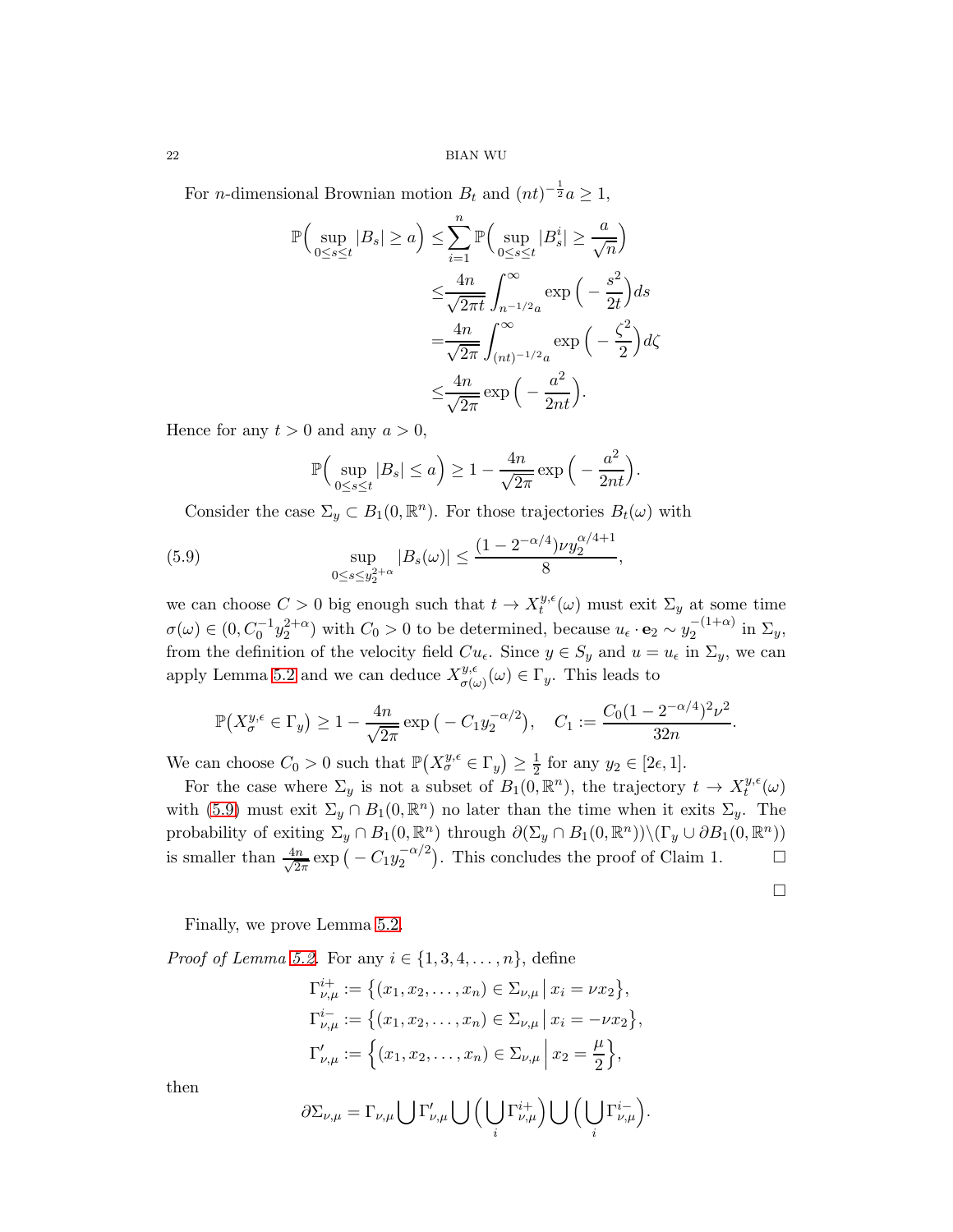We prove  $\rho(a) \in \Gamma_{\nu,\mu}$  by contradiction. Suppose  $\rho(a) \in \Gamma_{\nu,\mu}^{i+}$  for some  $i \in$  $\{1, 3, 4, \ldots, n\}$  and we make the following claim.

**Claim 1:** For any  $x \in \Sigma_{\nu,\mu}$  with  $x_i \geq 0$ , we have

<span id="page-22-1"></span>
$$
(5.10) \t\t u(x) \cdot n_{i+} \ge 0,
$$

where  $n_{i+}$  is the outer normal vector of  $\Sigma_{\nu,\mu}$  on the boundary component  $\Gamma_{\nu,\mu}^{i+}$ .

Because  $\rho(a) \in \Gamma^i_{\nu,\mu}$  and  $\rho(0) \in S_{\nu,\mu,l}$ , there exists  $t_0 \in (0, a)$ , such that

<span id="page-22-0"></span>(5.11) 
$$
n_{i+} \cdot (\rho(a) - \rho(t_0)) \ge \frac{(1-l)\nu\mu}{3},
$$

$$
\rho(t) \cdot \mathbf{e}_i \ge 0 \quad \text{for any } t \in [t_0, a].
$$

We multiply [\(5.1\)](#page-18-2) with  $n_{i+1}$ 

$$
n_{i+} \cdot (\rho(a) - \rho(t_0)) = -C \int_{t_0}^a n_{i+} \cdot u(\rho(s)) ds + n_{i+} \cdot (b(a) - b(t_0)),
$$

then by [\(5.11\)](#page-22-0), we can deduce

$$
\frac{(1-l)\nu\mu}{3} + C \int_{t_0}^a n_{i+} \cdot u(\rho(s))ds \le \frac{(1-l)\nu\mu}{4},
$$

which contradicts [\(5.10\)](#page-22-1) and  $\rho(t) \cdot \mathbf{e}_i \geq 0$  for any  $t \in [t_0, a]$ .

The possibility  $\rho(a) \in \Gamma_{\nu,\mu}^{i-}$  or  $\rho(a) \in \Gamma_{\nu,\mu}^{'}$  can be excluded similarly.

Now it suffices to prove Claim 1.

*Proof of Claim 1.* The outer normal vector on the boundary component  $\Gamma^{i+}_{\nu,\mu}$  is given by

$$
n_{i+} = \frac{1}{\sqrt{1+\nu^2}} \mathbf{e}_i + \frac{-\nu}{\sqrt{1+\nu^2}} \mathbf{e}_2
$$

and the velocity components  $u(x) \cdot \mathbf{e}_1$  and  $u(x) \cdot \mathbf{e}_j$ ,  $j \geq 2$  are given by

$$
u(x) \cdot \mathbf{e}_1 = \frac{(r+z)^{n-3-\alpha}}{2r^{n-2}} - \frac{(r-z)^{n-3-\alpha}}{2r^{n-2}},
$$
  

$$
u(x) \cdot \mathbf{e}_j = \left(-\frac{(r+z)^{n-3-\alpha}}{2r^{n-2}} - \frac{(r-z)^{n-3-\alpha}}{2r^{n-2}}\right) \cdot \frac{x_j}{r}, \quad 2 \le j \le n.
$$

If  $i = 1$ , for any  $x \in \Sigma_{\nu,\mu}$  with  $x_1 > 0$ , we know  $\cos \theta \in [(1 + \nu^2(n-2))^{-\frac{1}{2}}, 1]$ . Let  $\zeta = \frac{z}{r}$  $\frac{z}{r} \in [0, \nu]$ , then  $(5.10)$  is equivalent to

<span id="page-22-2"></span>
$$
(5.12) \quad (1+\nu\cos\theta)(1+\zeta)^{n-3-\alpha} - (1-\nu\cos\theta)(1-\zeta)^{n-3-\alpha} \ge 0, \text{ for } \zeta \in [0,\nu].
$$

By elementary analysis, there exist  $\alpha_0, \nu_0 > 0$  such that [\(5.12\)](#page-22-2) and hence [\(5.10\)](#page-22-1) hold for any  $\nu \in (0, \nu_0]$  and  $\alpha \in (0, \alpha_0]$ . Indeed, we just need to look at the following function  $\beta$  in  $\zeta$ ,  $\nu$  with parameter  $\xi \in [(1 + \nu^2(n-2))^{-\frac{1}{2}}, 1],$ 

$$
\beta(\zeta,\nu) := (1 + \xi \nu)(1 + \zeta)^{n-3-\alpha} - (1 - \xi \nu)(1 - \zeta)^{n-3-\alpha}.
$$

For  $n \geq 4$ , we have  $\partial_{\zeta} \beta \geq 0$  and  $\beta(0,\nu) \geq 0$ , so [\(5.12\)](#page-22-2) holds. For  $n = 3$ ,  $\partial_{\zeta} \beta \leq 0$ , it suffices to prove  $\beta(\nu, \nu) \ge 0$ . Now we look at the function  $(1 + \xi \nu)(1 + \nu)^{-\alpha} - (1 - \nu)\gamma$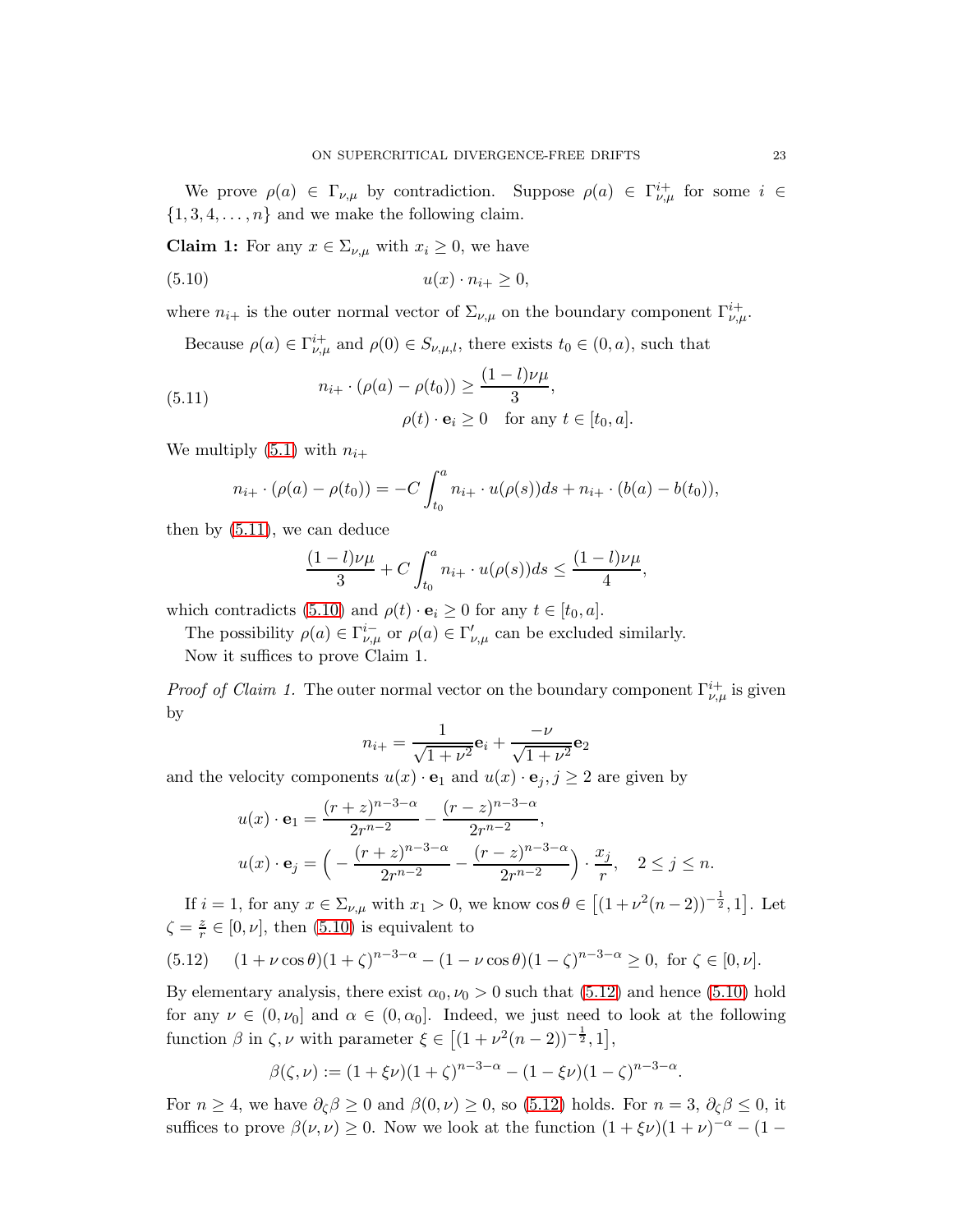$(\xi \nu)(1 - \nu)^{-\alpha}$ , its derivative in  $\nu$  is positive for small  $\nu > 0$ , so  $\beta(\nu, \nu) \ge 0$  and thus [\(5.12\)](#page-22-2) holds.

If  $i \geq 3$ , this is straightforward since [\(5.10\)](#page-22-1) is equivalent to  $x_i \leq \nu x_2$ .

 $\Box$ 

 $\Box$ 

## **REFERENCES**

- <span id="page-23-3"></span><span id="page-23-2"></span>[1] D. Aronson. Bounds for the fundamental solution of a parabolic equation. Bulletin of the American Mathematical society, 73(6):890–896, 1967.
- <span id="page-23-6"></span>[2] D. Aronson. Non-negative solutions of linear parabolic equations. Annali della Scuola Normale Superiore di Pisa-Classe di Scienze, 22(4):607–694, 1968.
- <span id="page-23-15"></span>[3] D. G. Aronson and J. Serrin. Local behavior of solutions of quasilinear parabolic equations. Archive for Rational Mechanics and Analysis, 25(2):81–122, 1967.
- [4] C. C. Chen, R. M. Strain, T. P. Tsai, and H. T. Yau. Lower bounds on the blow-up rate of the axisymmetric Navier-Stokes equations II. Communications in Partial Differential Equations, 34(3):203–232, 2009.
- <span id="page-23-13"></span>[5] C.-C. Chen, R. M. Strain, H.-T. Yau, and T.-P. Tsai. Lower bound on the blow-up rate of the axisymmetric navier–stokes equations. International Mathematics Research Notices, 2008, 2008.
- <span id="page-23-11"></span><span id="page-23-0"></span>[6] M. Cranston and Z. Zhao. Conditional transformation of drift formula and potential theory for  $\frac{1}{2}\Delta + b() \cdot \nabla$ . Communications in mathematical physics, 112(4):613-625, 1987.
- <span id="page-23-4"></span>[7] E. De Giorgi. Sulla differenziabilitae l'analiticita delle estremali degli integrali multipli regolari. Mem. Accad. Sci. Torino. Cl. Sci. Fis. Mat. Nat., 3:25–43, 1957.
- <span id="page-23-5"></span>[8] E. B. Fabes and D. W. Stroock. A new proof of moser's parabolic harnack inequality using the old ideas of nash. In Analysis and Continuum Mechanics, pages 459–470. Springer, 1989.
- [9] S. Friedlander and V. Vicol. Global well-posedness for an advection–diffusion equation arising in magneto-geostrophic dynamics. In Annales de l'IHP Analyse non linéaire, volume 28, pages 283–301, 2011.
- <span id="page-23-14"></span><span id="page-23-1"></span>[10] G. Koch, N. Nadirashvili, G. A. Seregin, and V. Sverák. Liouville theorems for the Navier-Stokes equations and applications. Acta Mathematica, 203(1):83–105, 2009.
- [11] N. Krylov and M. Safonov. A certain property of solutions of parabolic equations with measurable coefficients. Izvestiya Rossiiskoi Akademii Nauk. Seriya Matematicheskaya, 44(1):161–175, 1980.
- <span id="page-23-12"></span>[12] O. A. Ladyzhenskaya. On the unique global solvability of the 3d cauchy problem for the navierstokes equations under conditions of axisymmetry. Boundary Value problems of Math. Phys. and Related Problems, (2):155–177, 1968.
- <span id="page-23-7"></span>[13] O. A. Ladyzhenskaya and N. N. Uraltseva. On the hölder continuity of the solutions and the derivatives of linear and quasi-linear equations of elliptic and parabolic types. Trudy Matematicheskogo Instituta imeni VA Steklova, 73:172–220, 1964.
- <span id="page-23-16"></span><span id="page-23-8"></span>[14] O. A. Ladyzhenskaya and N. N. Uraltseva. Linear and quasilinear equations of elliptic type. 1973.
- [15] Z. Lei and Q. S. Zhang. A liouville theorem for the axially-symmetric Navier–Stokes equations. Journal of Functional Analysis, 261(8):2323–2345, 2011.
- <span id="page-23-9"></span>[16] C. Morrey. Second order elliptic equations in several variables and hölder continuity. Mathematische Zeitschrift, 72(1):146–164, 1959.
- <span id="page-23-10"></span>[17] C. Morrey. Multiple integrals in the calculus of variations. Springer Science & Business Media, 2009.